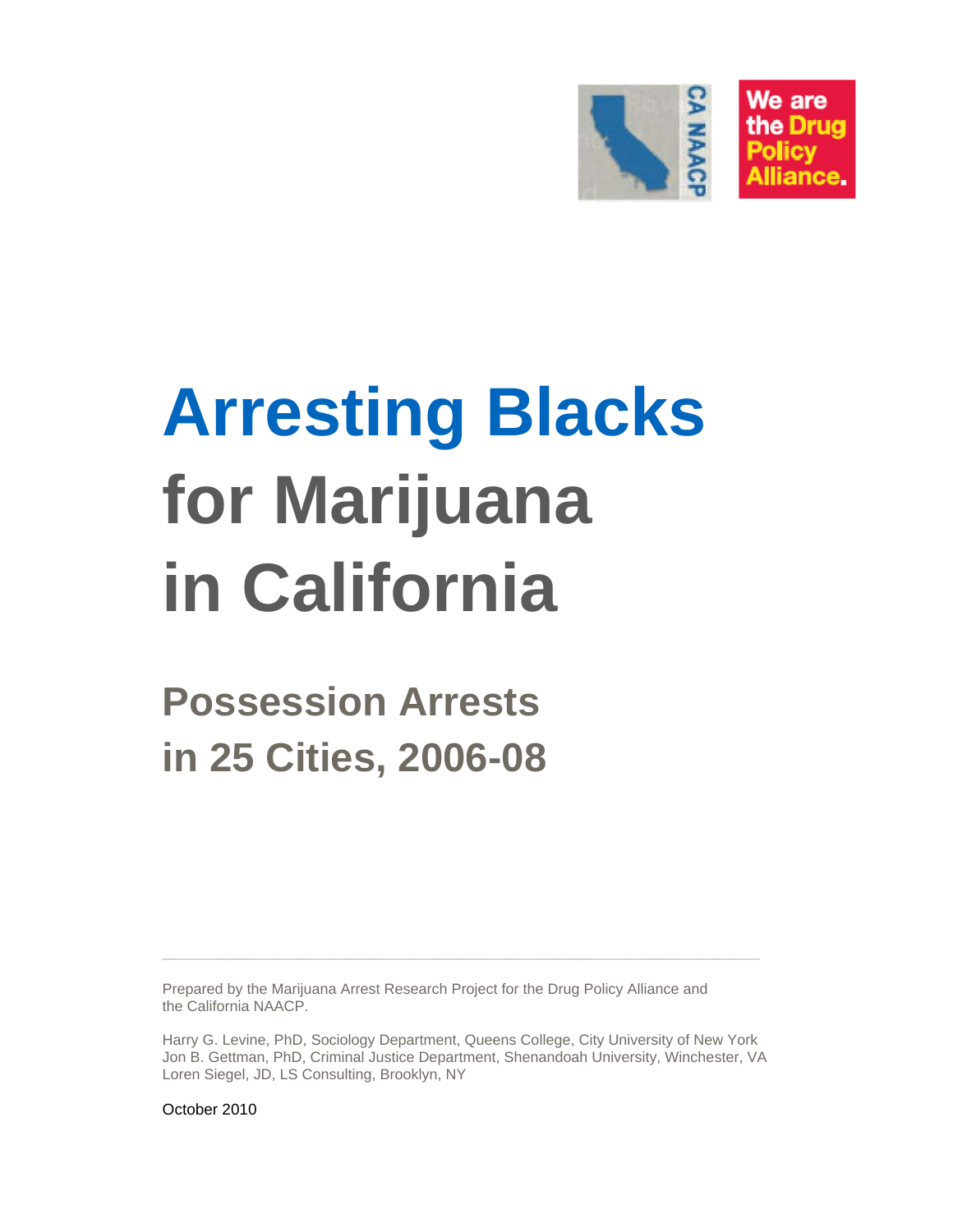# **About:**

"Arresting Blacks for Marijuana in California" was prepared by the Marijuana Arrest Research Project. It is released jointly by the Drug Policy Alliance and the California State Conference of the NAACP. October 2010

\_\_\_\_\_\_\_\_\_\_\_\_\_\_\_\_\_\_\_\_\_\_\_\_\_\_\_\_\_\_\_\_\_\_\_\_\_\_\_\_\_\_\_\_\_\_\_\_\_\_\_\_\_\_\_\_\_\_\_\_\_\_\_\_

The Drug Policy Alliance (DPA) is the nation's leading organization promoting policy alternatives to the drug war that are grounded in science, compassion, health and human rights.

Contact: Stephen Gutwillig, California State Director, sgutwillig@drugpolicy.org 3470 Wilshire Blvd. Suite 618, Los Angeles, CA 90010 / 323.382.6400 / la@drugpolicy.org Headquarters: 70 W. 36th Street, 16th Floor, New York, NY 10018, 212.613.8020 www.drugpolicy.org

California State Conference of the NAACP: The National Association for the Advancement of Colored People (NAACP) is the nation's largest and strongest civil rights organization. The NAACP's principal objective is to ensure the political, educational, social and economic equality of minority citizens of the United States and eliminate race prejudice. The NAACP seeks to remove all barriers of racial discrimination through democratic processes.

California State Conference of the NAACP, 1215 K Street, Suite 1609 Sacramento, CA 95814 http://www.californianaacp.org

\_\_\_\_\_\_\_\_\_\_\_\_\_\_\_\_\_\_\_\_\_\_\_\_\_\_\_\_\_\_\_\_\_\_\_\_\_\_\_\_\_\_\_\_\_\_\_\_\_\_\_\_\_\_\_\_\_\_\_\_\_\_\_\_

# **Credits:**

We would like to thank: Joey Huddleston, Brian Scott, and Allison Stouch, DPA fellows, Southern California; Jesse P. Levine of the Criminal Justice Research Project; Anne Irwin, deputy public defender in San Francisco; Greg Hoegee and Rigoberto Arrechiga, deputy public defenders in Los Angeles County; Michael T. Risher, Allen Hopper, and Kelli Evans, attorneys at the ACLU of Northern California; Alice Huffman, President, California State NAACP; Mauricio Garzon, Campaign Director, Tax Cannabis 2010; the members of the National Black Police Association and its Executive Director, Ron Hampton; the Open Society Foundations; Jamie Fellner and Human Rights Watch for inspiration; Craig Reinarman, Professor, Department of Sociology, University of California-Santa Cruz; Troy Duster, Professor, Department of Sociology, University of California-Berkeley; and especially Stephen Gutwillig, who supervised the editing and production of this report.

Cite as: Harry G. Levine, Jon B. Gettman, Loren Siegel. "Arresting Blacks for Marijuana in California: Possession Arrests, 2006-08." Drug Policy Alliance, LA: October 2010.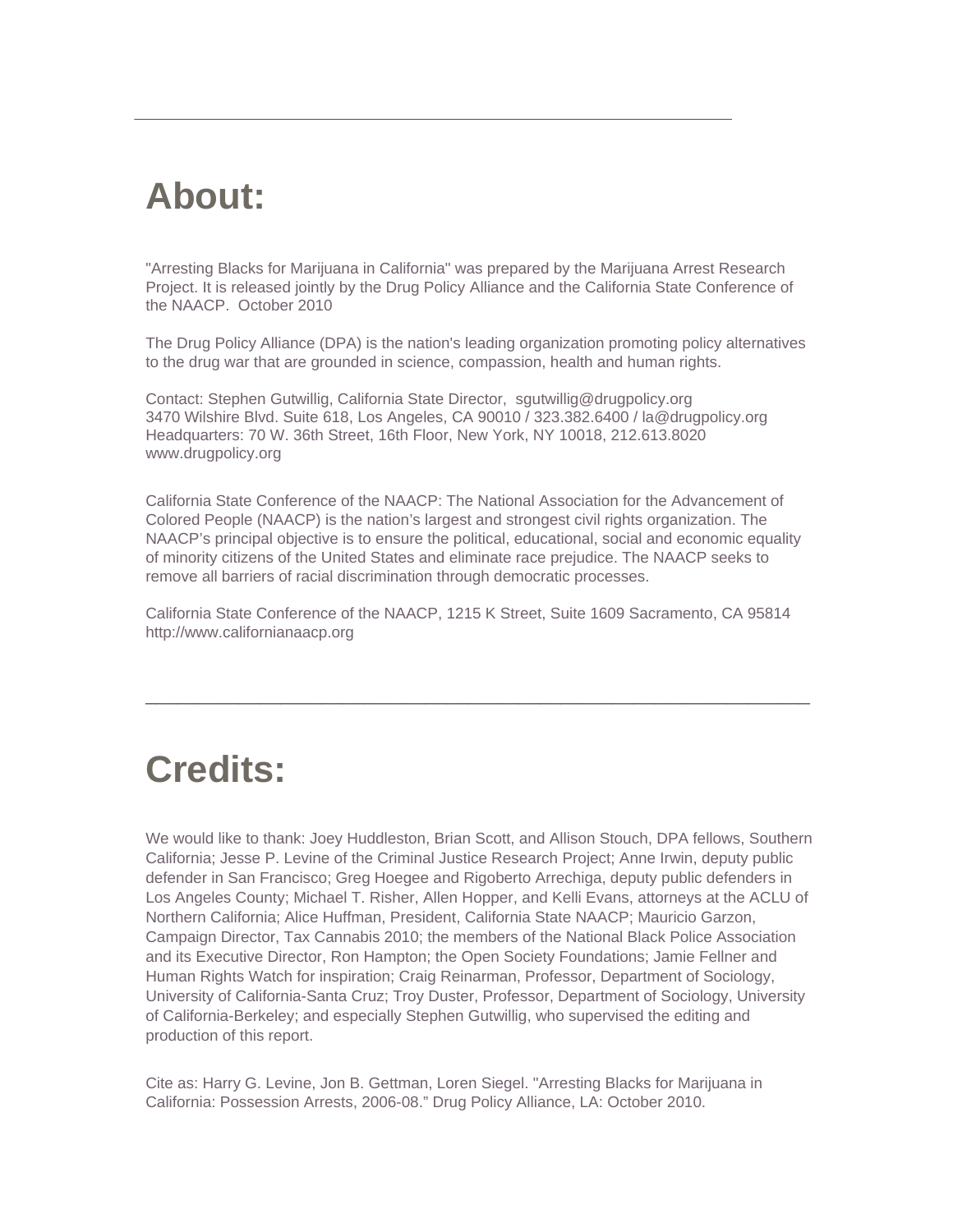### Report Highlights: Arresting Blacks for Marijuana

- In the last twenty years, California made 850,000 arrests for possession of small amounts of marijuana, and half a million arrests in the last ten years. The people arrested were disproportionately African Americans and Latinos, overwhelmingly young people, especially young men. (pp. 5-6, 22)
- Yet, U.S. government surveys consistently find that young whites use marijuana at higher rates than young blacks. (p. 6)
- From 2006 through 2008, police in 25 of California's major cities arrested blacks at four, five, six, seven and even twelve times the rate of whites. (pp. 7-10, 12)
- The City of Los Angeles, with ten percent of California's population, arrested blacks for marijuana possession at seven times the rate of whites.
- San Diego, the second largest city in California, arrested blacks for marijuana possession at nearly six times the rate of whites. (pp. 7, 10-120
- In Pasadena, blacks are 11% of the population but 49% of the people arrested for marijuana possession. Pasadena arrested blacks at twelve and a half times the rate of whites. (pp. 7, 10-12)
- In Sacramento, the state capitol, blacks are 14% of the city's population but more than 51% of all the people arrested for possessing marijuana. (pp. 9-12)
- These racially-biased marijuana arrests were a system-wide phenomenon, occurring in every county and nearly every police department in California. They were not mainly the result of individual prejudice or racism. In making these arrests, patrol officers were doing what they were assigned to do. (pp. 7-14, 20-21)
- The "scarlet letter" stigma of drug offense records can create barriers to employment and education for anyone, including whites and middle class people. (p.13-14)
- Changing the crime of marijuana possession from a misdemeanor to an infraction does not change the double standard of enforcement. Police will almost certainly continue to give out a great many summonses, disproportionately to young blacks and Latinos. (pp. 17-18)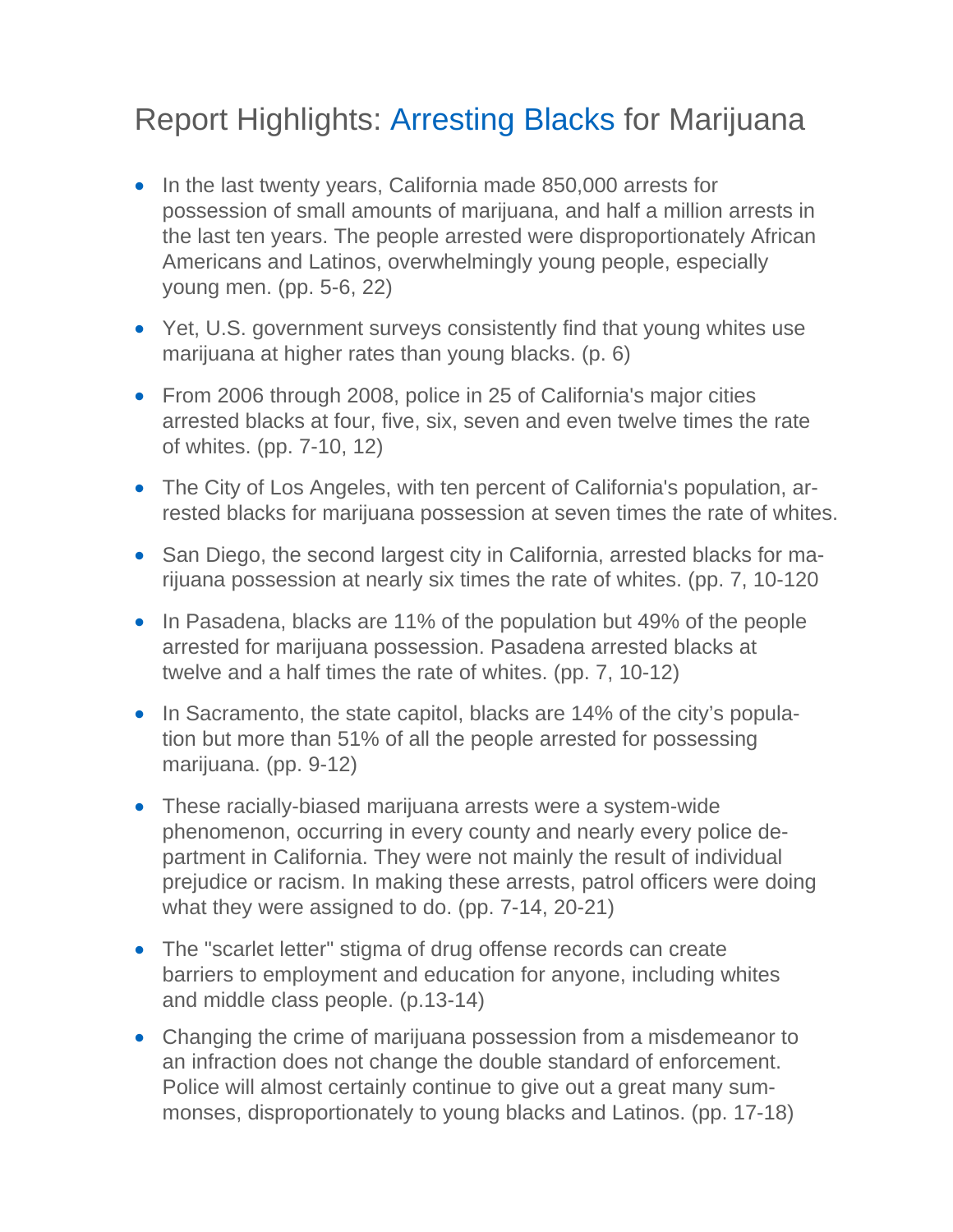# Marijuana Law Reform Is a Civil Rights Issue

 $\Box \Box \Box \Box \Box \Box \Box \Box$ 

by Alice Huffman, President, California NAACP

"Injustice anywhere is a threat to justice everywhere," said Rev. Dr. Martin Luther King, Jr. when he spoke out against the Vietnam War in April 1967.

He was severely criticized for addressing an issue considered outside the purview of a civil rights leader.

By speaking out, Dr. King helped speed the day when a majority of Americans also understood the waste and injustice of the war in Vietnam.

Following Dr King in the struggle for civil rights and social justice, we speak out against another war, the so called "war on drugs" – which is a war on people of color.

For decades, law enforcement strategies have targeted low-income people of color who bear the disproportionate burden and stigma of arrest, prosecution, and permanent criminal records for marijuana possession and other minor drug offenses.

This report – released by California NAACP and the Drug Policy Alliance – confirms that marijuana law enforcement in California disproportionately targets young African Americans. .

Despite consistent data showing that black youth use marijuana at lower rates than whites, in 25 major cities in California blacks have been arrested for marijuana possession at up to twelve times the rate of whites.

As is well known, many prominent and successful individuals – including business leaders, public officials, and our current President – have admitted using marijuana.

But they were not targeted by the police, were not frisked and searched, did not get arrested, and have not faced the stigma of criminal records that affects so many young people today.

This double standard of justice must not be allowed to continue.

It long past time to end the failed war on drugs. Let us invest in people, not jails and prisons. .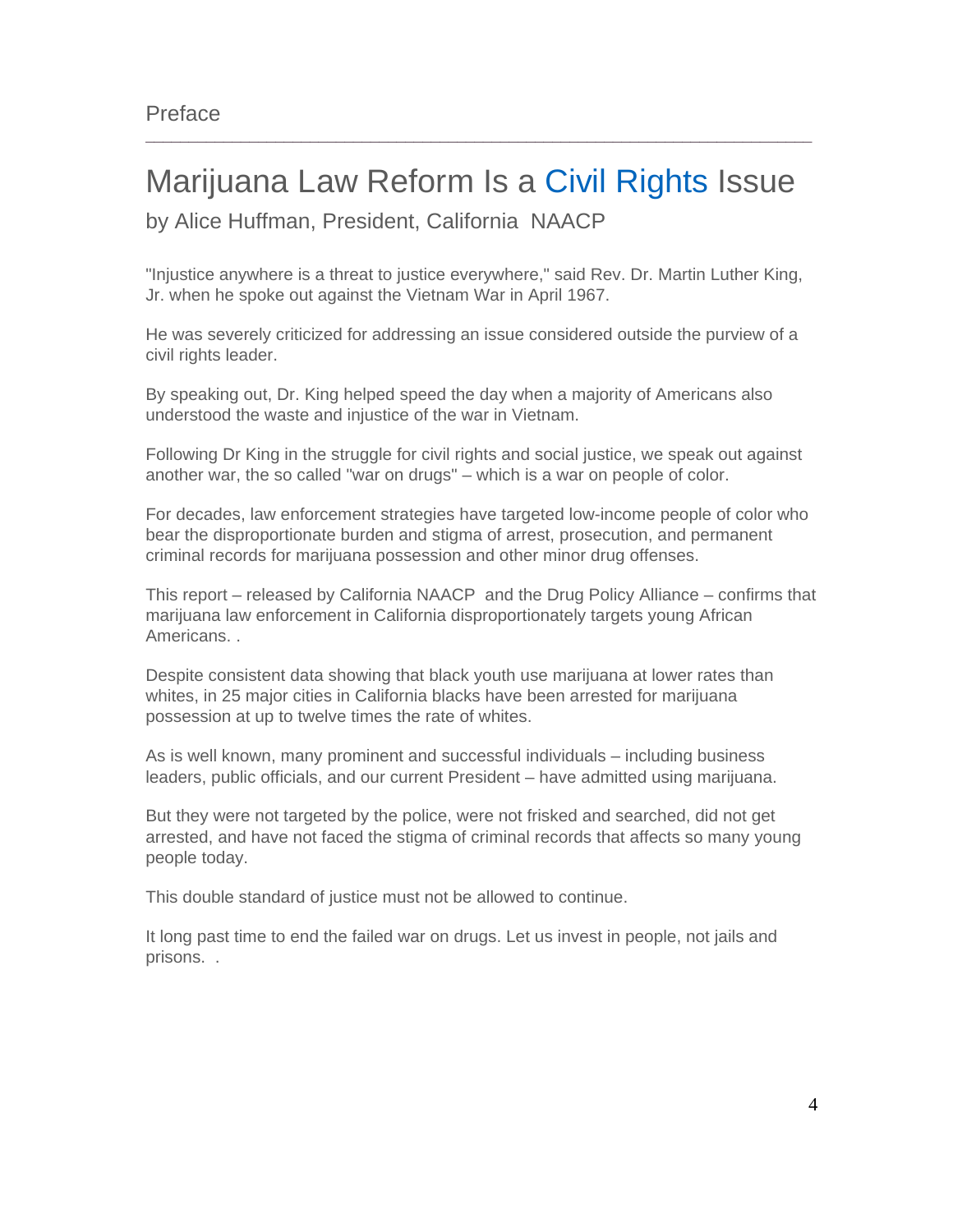# Arresting Blacks for Marijuana in California

\_\_\_\_\_\_\_\_\_\_\_\_\_\_\_\_\_\_\_\_\_\_\_\_\_\_\_\_\_\_\_\_\_\_\_\_\_\_\_\_\_\_\_\_\_\_\_\_\_\_\_\_\_\_\_\_\_\_\_\_\_\_\_\_\_\_\_\_\_\_\_\_\_\_\_\_\_\_

From 1990 through 2009, police departments in California made 850,000 arrests for possessing small amounts of marijuana, and half a million marijuana possession arrests in the last ten years.1

Since 1990, arrests for nearly every serious crime have declined in California. Yet arrests for possession of marijuana, usually for very small amounts, have tripled.

In 2009 alone, police departments in California made 61,000 marijuana possession arrests. The people arrested were disproportionately African Americans and Latinos, and overwhelmingly young people, especially young men.2

The substantial disparities in marijuana possession arrest rates of whites and blacks *cannot* be explained by their patterns of marijuana use. As the marijuana use graphs on the next page show, U.S. government studies consistently find that young blacks use marijuana at *lower* rates than young whites.

In June 2010, we released "Targeting Blacks for Marijuana: Possession Arrests of African Americans in California, 2004-08." It showed that in California's 25 largest counties, blacks were arrested for marijuana possession at up to quadruple the rate of whites.3

This new report shows the even greater racial disparities in the marijuana possession arrest rates of whites and blacks in 25 California cities. Police in these 25 major cities have arrested blacks for marijuana possession at four, five, six, seven, and up to twelve times the rate of whites.

The cities discussed here have 10 million residents, about a quarter of California's total population. They have a combined African American population of nearly a million, almost half of all blacks in California.4

The arrest numbers for these 25 cities were obtained from the Justice Statistics Center of the California Department of Justice. The arrest and census data is averaged for three years, 2006 through 2008, to show that these racially-skewed or biased arrests were not a one-year fluke, but a consistent pattern extending over several years.<sup>5</sup>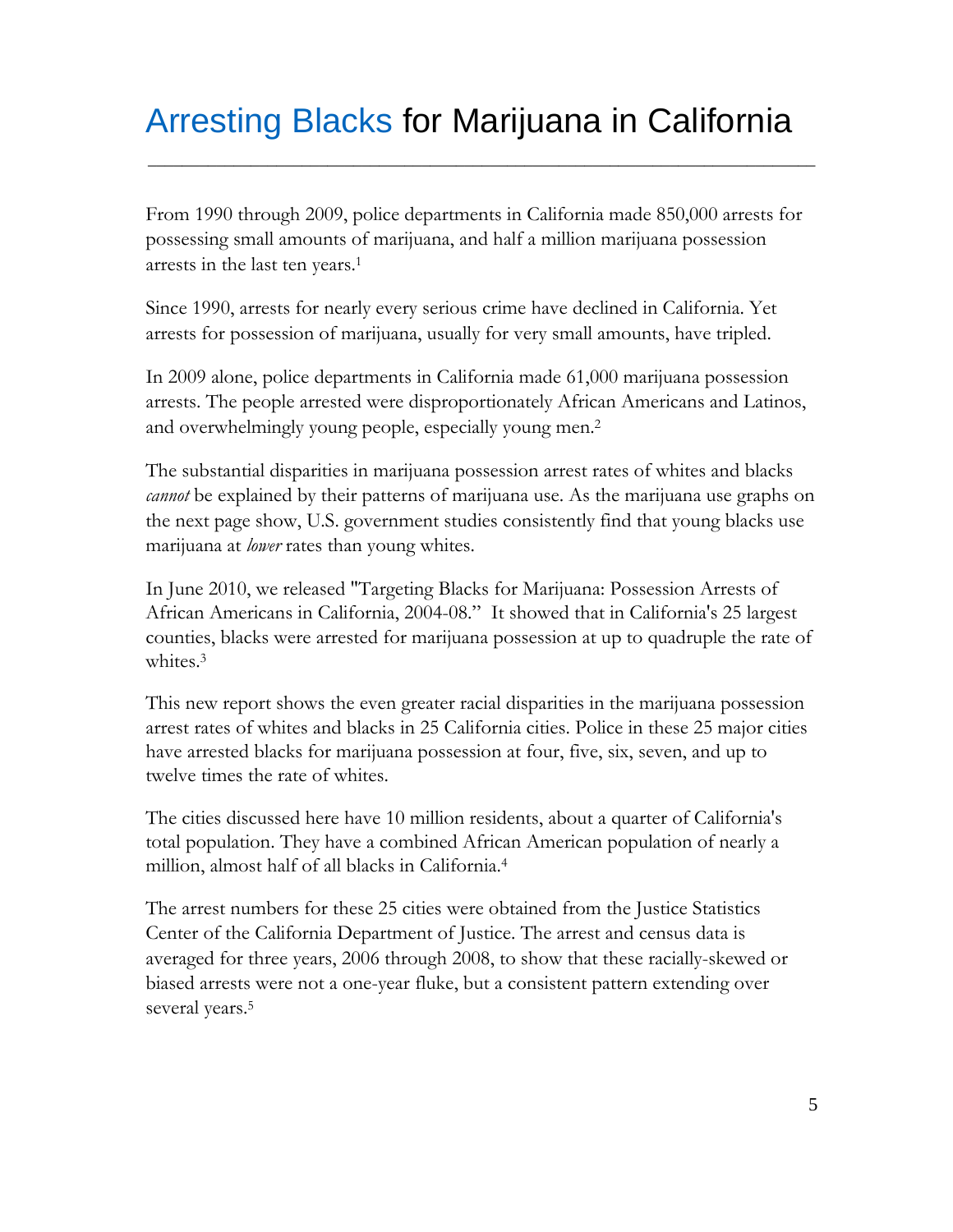

\_\_\_\_\_\_\_\_\_\_\_\_\_\_\_\_\_\_\_\_\_\_\_\_\_\_\_\_\_\_\_\_\_\_\_\_\_\_\_\_\_\_\_\_\_\_\_\_\_\_\_\_\_\_\_\_\_\_\_\_\_\_\_\_\_\_\_\_\_\_\_\_\_\_\_\_\_\_\_\_\_\_\_\_\_\_\_\_\_\_

Source: US Dept HHS, SAMHSA, Office of Applied Studies, National Survey on Drug Use and Health, 2002‐2007

2003‐2005. Table 1.80B Marijuana Use in Lifetime, Past Year, and Past Month among Persons Aged 18 to 25, by Racial/Ethnic Subgroups: Percentages, Annual Averages Based on 2002‐2003 and 2004‐2005.

http://www.oas.samhsa.gov/NSDUH/2k5NSDUH/tabs/Sect1peTabs67to132.htm#Tab1.80B.

2006‐2007: Table 1.26B – Marijuana Use in Lifetime, Past Year, and Past Month among Persons Aged 18 to 25, 2006 and 2007 http://www.oas.samhsa.gov/NSDUH/2k7NSDUH/tabs/Sect1peTabs1to46.htm#Tab1.26B

#### **0% 5% 10% 15% 20% 25% 2004-2005 2006 2007 2004-2005 2006 2007** Used Marijuana in Past Year **Network State Used Marijuana in Past Month Whites Blacks Latinos**  Marijuana Use by Whites, Blacks and Latinos Ages 12 to 17, 2004-2007

Source: US Dept HHS, SAMHSA, Office of Applied Studies, National Survey on Drug Use and Health, 2002‐2007 2003‐2005: Table 1.74B Illicit Drug Use in Lifetime, Past Year, and Past Month among Persons Aged 12 to 17, by Racial/Ethnic Subgroups: Percentages, Annual Averages Based on 2002‐2003 and 2004‐2005. http://www.oas.samhsa.gov/NSDUH/2k5NSDUH/tabs/Sect1peTabs67to132.htm#Tab1.74B 2006‐2007: Table 1.25B – Marijuana Use in Lifetime, Past Year, and Past Month among Persons Aged 12 to 17, 2006 and 2007 http://www.oas.samhsa.gov/NSDUH/2k7NSDUH/tabs/Sect1peTabs1to46.htm#Tab1.25B

**Harry G. Levine, Sociology Department, Queens College, City University of New York, Oct 2010**

#### 6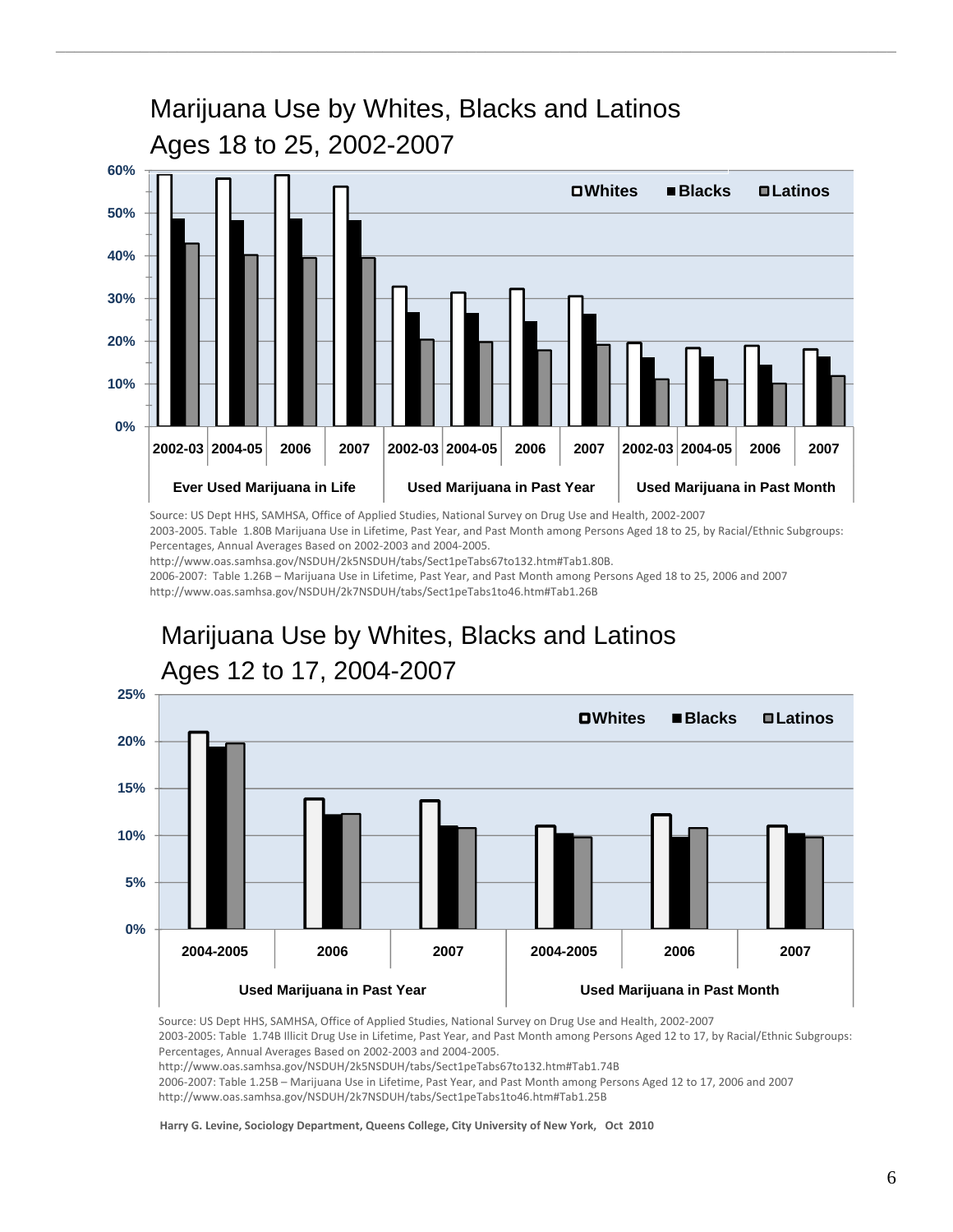# Arrests of Blacks for Marijuana Possession in 25 California Cities, 2006-08

**Los Angeles County:** Los Angeles County has nearly ten million residents and over a quarter of California's population. Blacks make up 10% of the county's population, but they constituted 30% of the marijuana possession arrests. Within specific cities, the disparities are even greater.

**\_\_\_\_\_\_\_\_\_\_\_\_\_\_\_\_\_\_\_\_\_\_\_\_\_\_\_\_\_\_\_\_\_\_\_\_\_\_\_\_\_\_\_\_\_\_\_\_\_\_\_\_\_\_\_\_\_\_\_\_\_\_\_\_\_\_\_\_\_\_\_\_** 

- The *City of Los Angeles*, with 3.8 million residents, arrested blacks at seven times the rate of whites. Blacks make up 9.6% of *Los Angeles*' population but they were almost 35% of the people arrested for marijuana possession.
- *Pasadena* arrested blacks for marijuana possession at 12.5 times the rate of whites. Blacks are 11.4% of the city's population but 49.2% of those arrested for marijuana.
- *Long Beach*, the sixth largest city in California, arrested blacks for marijuana possession at 5.9 times the rate of whites. Blacks are 13.2% of the city's population but 42.4% of marijuana arrests.
- In *Inglewood*, blacks are 43.8% of the population but 76.7% of those arrested for marijuana possession. Blacks were arrested at 6.3 times the rate of whites.
- In *Burbank*, blacks are less than 3% of the population, but over 9% of the people arrested for marijuana possession. *Burbank* arrested blacks at 3.5 times the rate of whites.
- The *City of Torrance*, with a population of 140,000, had the highest racial disparity of the 25 cities. Blacks are only 2% of the population but they made up almost 24% of the people arrested for marijuana possession. *Torrance* arrested blacks at over thirteen times the rate for whites.

**San Diego County:** African Americans are 5.6% of the county's three million residents, but 20% of the people arrested for marijuana. The possession arrest rate for blacks was three and a half times higher than the arrest rate for whites. The three cities we studied show even great disparities:

 In *San Diego*, the second largest city in California, blacks were arrested at nearly six times the rate of whites. African Americans are only 6.5% of *San Diego*'s population but they made up 29.5% of those arrested for marijuana possession.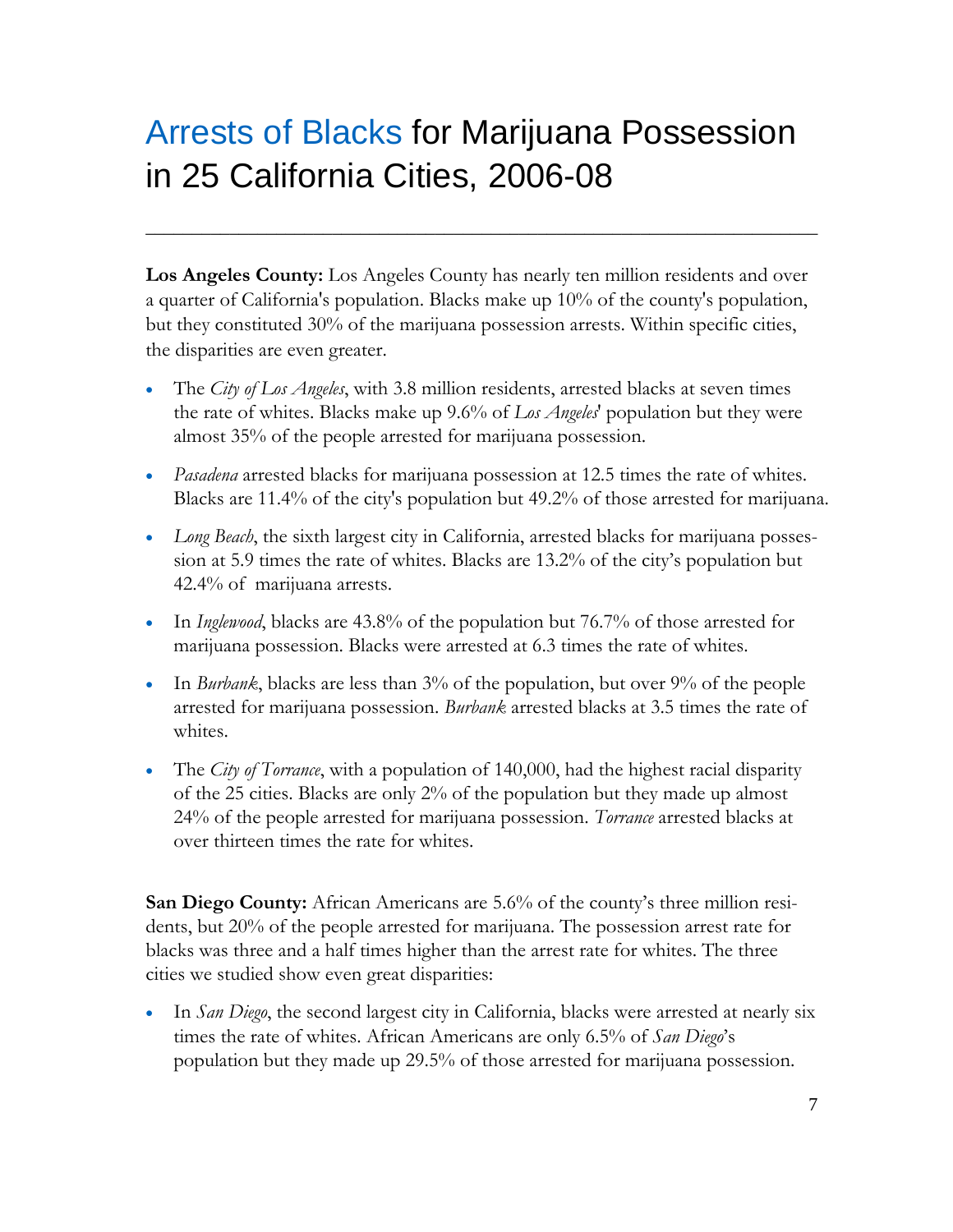- In *Oceanside*, blacks are only 4.6% of the population but 17.6% of those arrested for marijuana possession. Police arrested 184 whites per 100,000 whites for marijuana possession, compared to 774 blacks per 100,000 blacks.
- In *El Cajon*, blacks are 6.2% of the population but more than 20% of those arrested for possessing marijuana. The city arrested 326 whites per 100,000 whites compared to 1153 blacks per 100,000 blacks for marijuana possession.

**Riverside County:** Blacks are 6.6% of this large southern California county, but blacks make up 17% of the people arrested for marijuana possession.

- Blacks are 6.3% of *Riverside*, the 12th largest city in California, but are 24% of the those arrested for marijuana possession. *Riverside* arrested blacks at almost five times the rate for whites.
- Blacks are 16.7% of the population of *Moreno Valley*, the 23rd largest city in the state. But blacks made up 39.1% of the city's marijuana arrests. The marijuana arrest rate for blacks was almost three and a half times more than the rate for whites.

**San Bernardino County:** African Americans are 9.5% of San Bernardino County's 1,977,000 residents, but they made up 23% of the people arrested for possessing marijuana.

 The *City of San Bernardino* arrested blacks for marijuana possession at almost seven times the rate of whites. Blacks are 15.5% of the city's population but 49.6% of marijuana arrestees.

**Kern County:** In Kern County, just north of Los Angeles, blacks were 19% of the marijuana arrests but only 6.4% of the population.

 *Bakersfield* is the eleventh largest city in California. Blacks are 8.2% of Bakersfield's population but 34.1% of the people arrested for marijuana possession. Police in *Bakersfield*, arrested blacks at more than six times the rate of whites.

**Fresno County:** Fresno is north of Bakersfield in central California. African Americans are 5.8% of the county population but they made up 18% of marijuana arrests. Blacks were arrested for marijuana possession at over three time the rate for whites.

 The *City of Fresno*, the fifth largest city in California, arrested blacks at five times the rate of whites. Blacks make up 7.7% of *Fresno*'s population, but they are 24.6% of those arrested for possessing marijuana.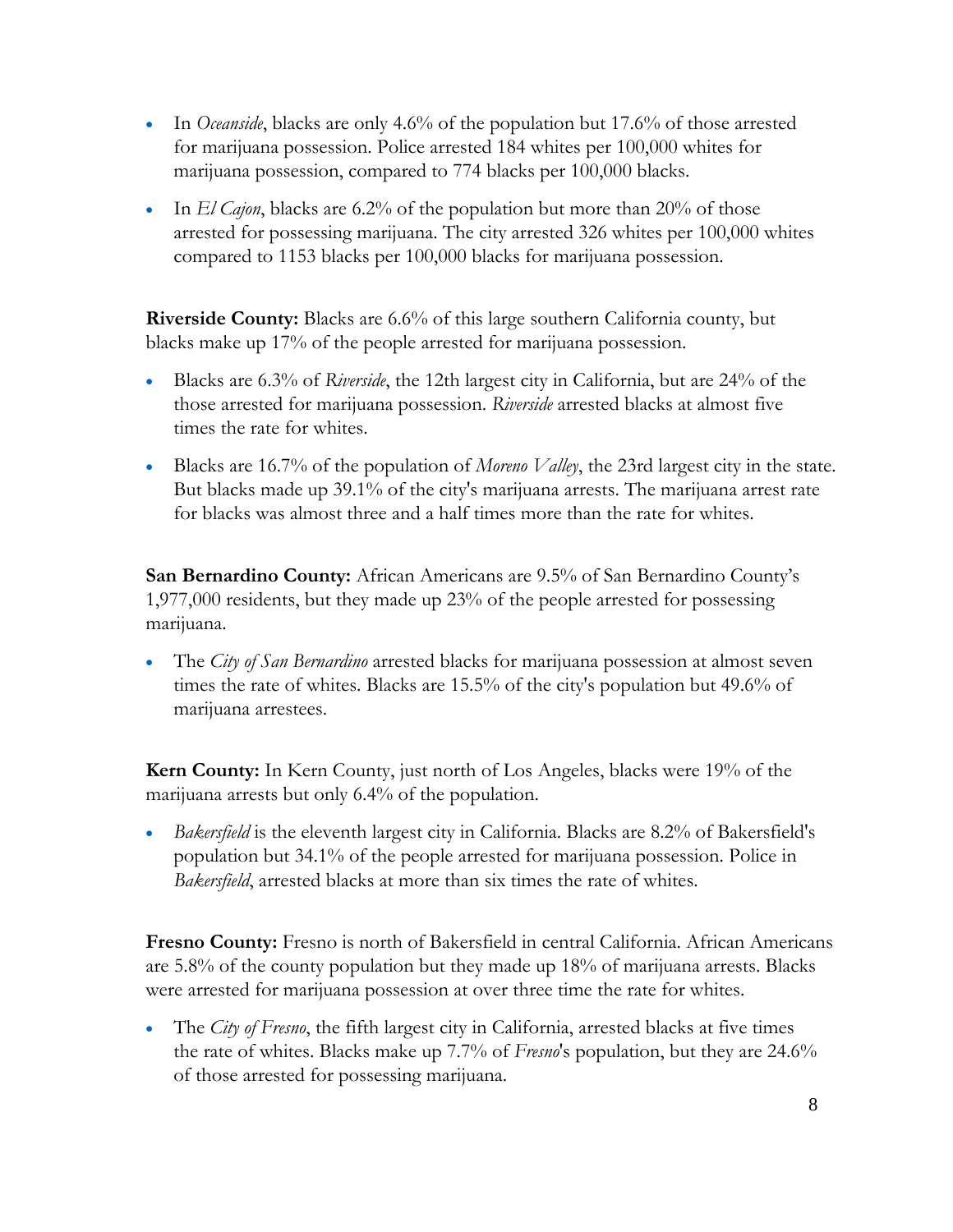**Santa Clara County:** Santa Clara, in the southern Bay Area, is only 2.8% black. But blacks were 11% of the people arrested for possessing marijuana.

 *San Jose*, the third largest city in California, is only 2.9% African American. But San Jose arrested blacks for marijuana possession at more than five times the rate of whites. *San Jose* arrested 619 blacks per 100,000 blacks compared to 121 whites per 100,000 whites.

**Solano County:** Solano County, about half way between San Francisco and Sacramento, is 15.3% black. But 39% of the people arrested for marijuana possession are blacks.

- *Fairfield*, the Solano county seat, arrests blacks at three and a half times the rate of whites. *Fairfield*'s population is only 16.4% black, but 42.4% of those arrested for marijuana are black.
- *Vallejo*'s population is 21.4% black, but 63.4% of those arrested for marijuana possession are black. *Vallejo* arrests blacks at five and a half times the rate of whites.

**Sacramento County:** African Americans make up 10.4% of the county's population but 38% of those arrested for marijuana. Blacks are arrested at 4.1 times the arrest rate for whites.

• *Sacramento* is the seventh largest city in the California. Blacks are 13.7% of Sacramento's population but more than half of all the city's marijuana possession arrests. *Sacramento*, the state capitol, arrests blacks at 5.7 times the rate of whites.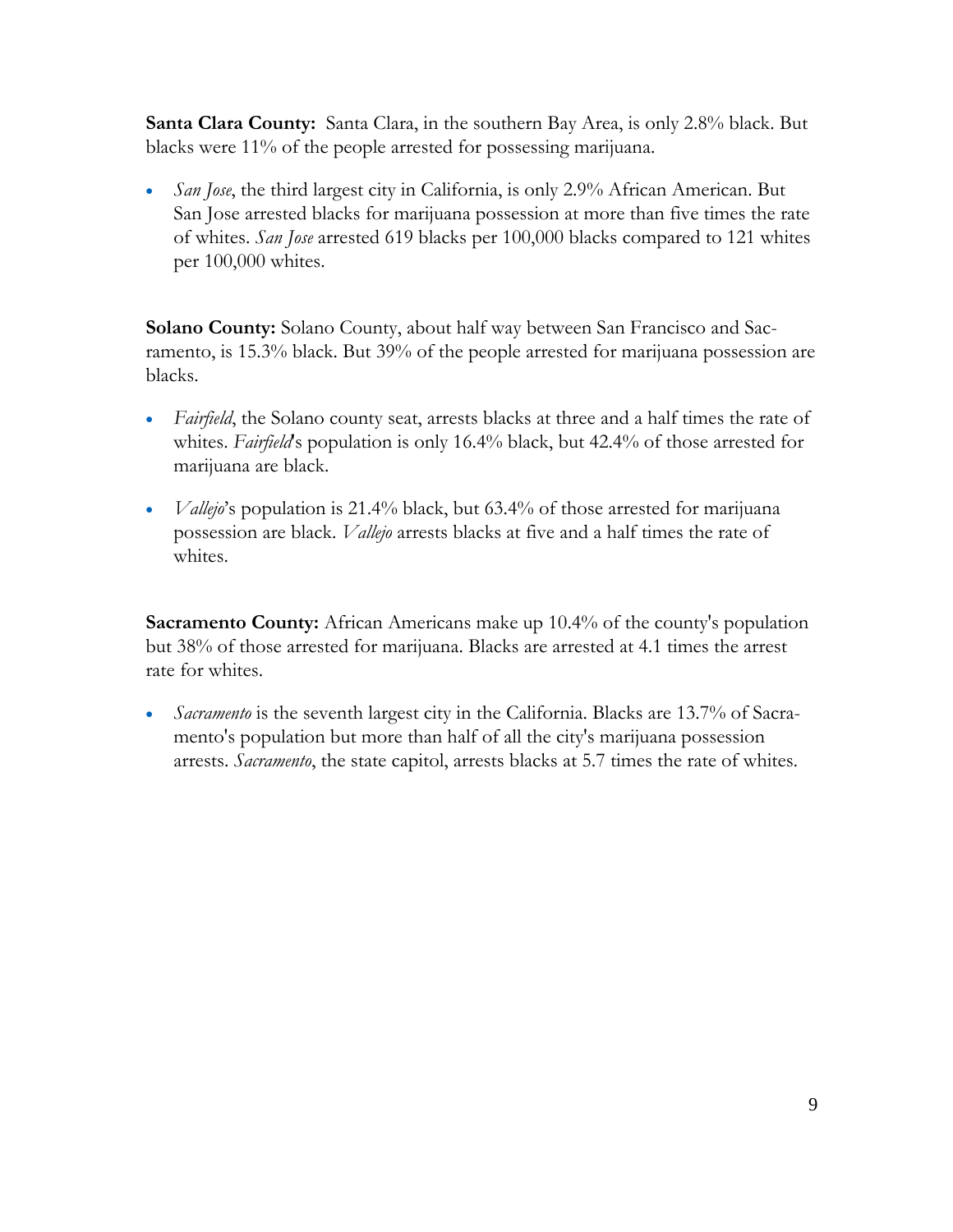#### White And Black Rates of Marijuana Possession Arrests in 25 Major California Cities, 2006-08

\_\_\_\_\_\_\_\_\_\_\_\_\_\_\_\_\_\_\_\_\_\_\_\_\_\_\_\_\_\_\_\_\_\_\_\_\_\_\_\_\_\_\_\_\_\_\_\_\_\_\_\_\_\_\_\_\_\_\_\_\_\_\_\_\_\_\_\_\_\_\_\_\_\_\_\_\_\_\_\_\_\_

White Marijuana Posession Arrest Rate, per 100,000 Whites Black Marijuana Posession Arrest Rate, per 100,000 Blacks



Source: California Department of Justice, Criminal Justice Statistics Center, and American Community Survey, US Census Bureau, 2006-08

Harry G. Levine, Sociology Department, Queens College, City University of New York Jon B. Gettman, Criminal Justice Department, Shenandoah University, Winchester, VA Loren Siegel, LS Consulting, Brooklyn, NY. October 2010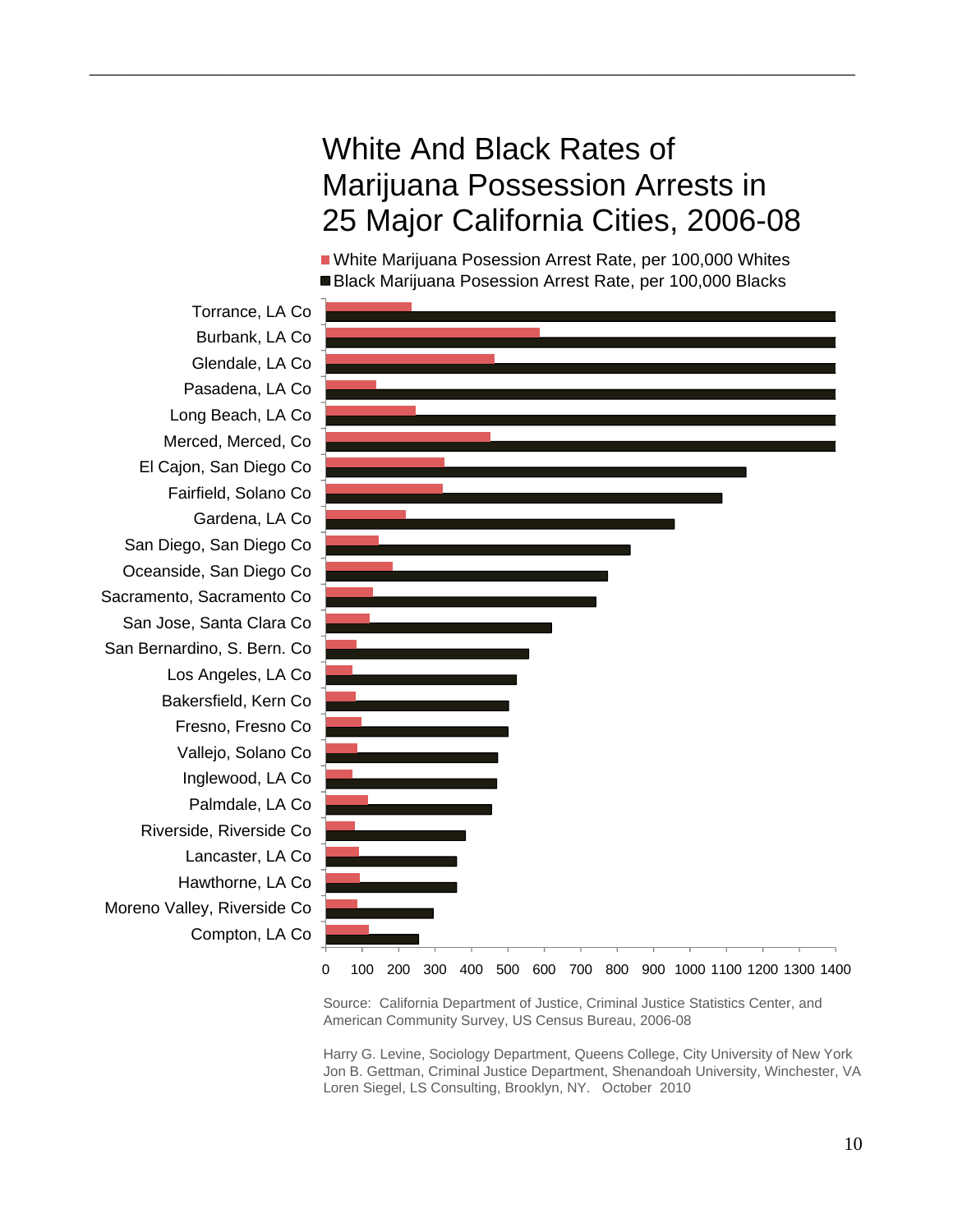#### Black % of City Population and Black % of Marijuana Possession Arrests in 25 Major California Cities, 2006-08



\_\_\_\_\_\_\_\_\_\_\_\_\_\_\_\_\_\_\_\_\_\_\_\_\_\_\_\_\_\_\_\_\_\_\_\_\_\_\_\_\_\_\_\_\_\_\_\_\_\_\_\_\_\_\_\_\_\_\_\_\_\_\_\_\_\_\_\_\_\_\_\_\_\_\_\_\_\_\_\_\_\_

0% 5% 10% 15% 20% 25% 30% 35% 40% 45% 50% 55% 60% 65% 70%

Source: California Department of Justice, Criminal Justice Statistics Center, and American Community Survey, US Census Bureau, 2006-08

Harry G. Levine, Sociology Department, Queens College, City University of New York Jon B. Gettman, Criminal Justice Department, Shenandoah University, Winchester, VA Loren Siegel, LS Consulting, Brooklyn, NY. October 2010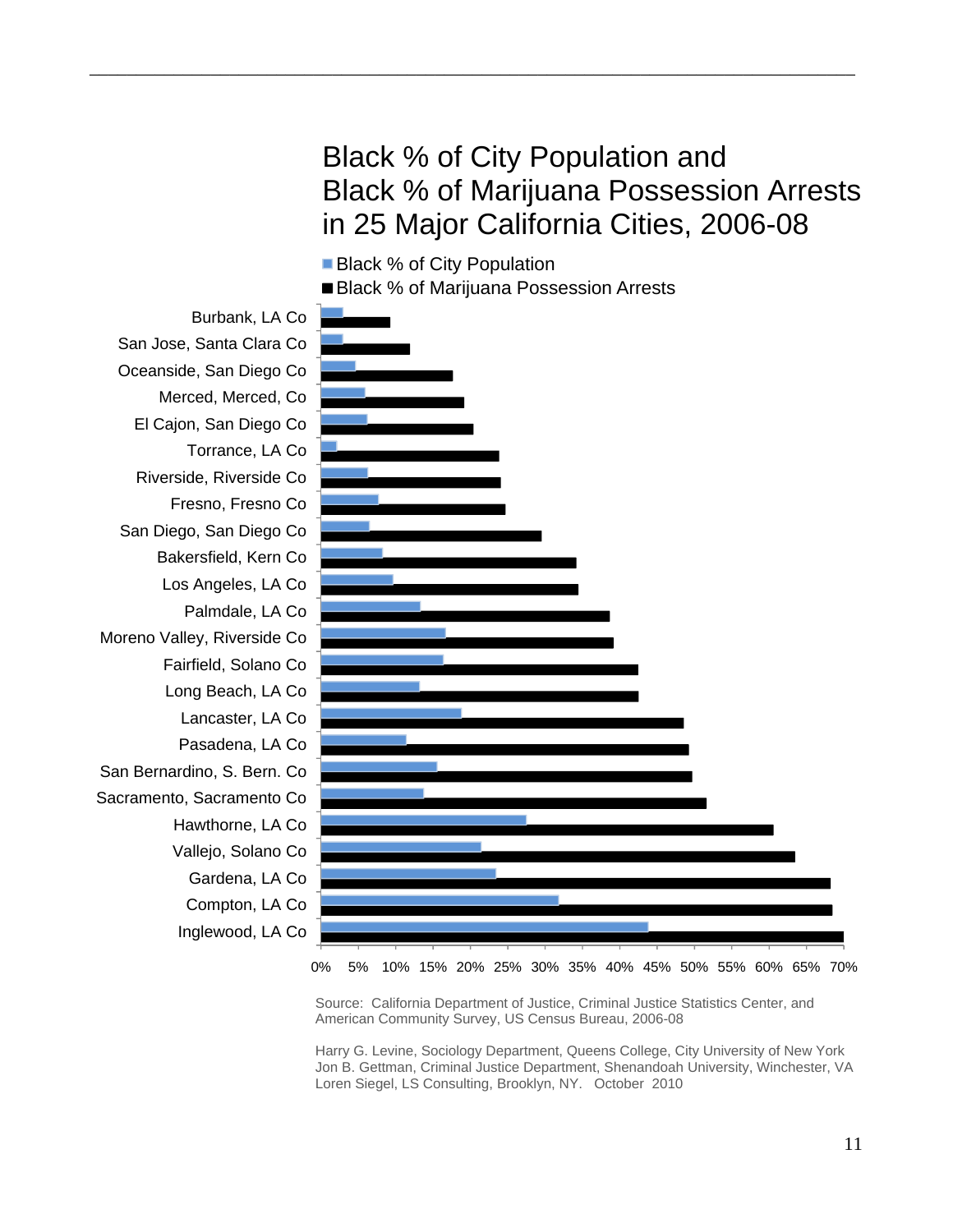## Marijuana Possession Arrest Rates in 25 Major California Cities, 2006-08

\_\_\_\_\_\_\_\_\_\_\_\_\_\_\_\_\_\_\_\_\_\_\_\_\_\_\_\_\_\_\_\_\_\_\_\_\_\_\_\_\_\_\_\_\_\_\_\_\_\_\_\_\_\_\_\_\_\_\_\_\_\_\_\_\_\_\_\_\_\_\_\_\_\_\_\_\_\_\_\_\_\_

| City, County                   | White<br>Rate of<br><b>MJ Poss</b><br>Arrests,<br>per<br>100,000<br>Whites | <b>Black</b><br>Rate of<br><b>MJ Poss</b><br>Arrests,<br>per<br>100,000<br><b>Blacks</b> | Number of<br><b>Times</b><br><b>Black Rate</b><br>is Higher<br>Than<br><b>White Rate</b> | <b>City Pop</b> | Black %<br>of City<br>Pop | Black %<br>of MJ<br>Poss<br>Arrests | Number of<br><b>Times</b><br>Black %<br>of MJ Arrests<br>is Higher<br>Than Black %<br>of Pop |
|--------------------------------|----------------------------------------------------------------------------|------------------------------------------------------------------------------------------|------------------------------------------------------------------------------------------|-----------------|---------------------------|-------------------------------------|----------------------------------------------------------------------------------------------|
| Bakersfield, Kern Co           | 82                                                                         | 502                                                                                      | 6.1                                                                                      | 318,436         | 8.2%                      | 34.1%                               | 4.1                                                                                          |
| <b>Burbank, LA Co</b>          | 586                                                                        | 2077                                                                                     | 3.5                                                                                      | 104,191         | 2.9%                      | 9.2%                                | 3.1                                                                                          |
| Compton, LA Co                 | 118                                                                        | 254                                                                                      | 2.2                                                                                      | 97,300          | 31.8%                     | 68.4%                               | 2.2                                                                                          |
| El Cajon, San Diego Co         | 326                                                                        | 1153                                                                                     | 3.5                                                                                      | 94,176          | 6.2%                      | 20.3%                               | 3.3                                                                                          |
| <b>Fairfield, Solano Co</b>    | 322                                                                        | 1087                                                                                     | 3.4                                                                                      | 105,579         | 16.4%                     | 42.4%                               | 2.6                                                                                          |
| Fresno, Fresno Co              | 98                                                                         | 500                                                                                      | 5.1                                                                                      | 472,179         | 7.7%                      | 24.6%                               | 3.2                                                                                          |
| Gardena, LA Co                 | 220                                                                        | 956                                                                                      | 4.4                                                                                      | 58,620          | 23.4%                     | 68.2%                               | 2.9                                                                                          |
| Glendale, LA Co                | 462                                                                        | 1843                                                                                     | 4.0                                                                                      | 195,505         | 1.7%                      | 5.4%                                | 3.2                                                                                          |
| <b>Hawthorne, LA Co</b>        | 93                                                                         | 359                                                                                      | 3.9                                                                                      | 87,498          | 27.5%                     | 60.5%                               | 2.2                                                                                          |
| Inglewood, LA Co               | 74                                                                         | 469                                                                                      | 6.3                                                                                      | 115,904         | 43.8%                     | 76.7%                               | 1.8                                                                                          |
| Lancaster, LA Co               | 90                                                                         | 359                                                                                      | 4.0                                                                                      | 152,184         | 18.8%                     | 48.5%                               | 2.6                                                                                          |
| Long Beach, LA Co              | 246                                                                        | 1461                                                                                     | 5.9                                                                                      | 462,556         | 13.2%                     | 42.4%                               | 3.2                                                                                          |
| Los Angeles, LA Co             | 73                                                                         | 523                                                                                      | 7.1                                                                                      | 3,749,058       | 9.6%                      | 34.4%                               | 3.6                                                                                          |
| Merced, Merced, Co             | 453                                                                        | 1448                                                                                     | 3.2                                                                                      | 74,135          | 5.9%                      | 19.1%                               | 3.3                                                                                          |
| Moreno Valley, Riverside Co    | 86                                                                         | 295                                                                                      | 3.4                                                                                      | 187,412         | 16.7%                     | 39.1%                               | 2.3                                                                                          |
| Oceanside, San Diego Co        | 184                                                                        | 774                                                                                      | 4.2                                                                                      | 165,231         | 4.6%                      | 17.6%                               | 3.8                                                                                          |
| Palmdale, LA Co                | 115                                                                        | 455                                                                                      | 4.0                                                                                      | 144,451         | 13.3%                     | 38.6%                               | 2.9                                                                                          |
| Pasadena, LA Co                | 137                                                                        | 1721                                                                                     | 12.5                                                                                     | 137,885         | 11.4%                     | 49.2%                               | 4.3                                                                                          |
| <b>Riverside, Riverside Co</b> | 80                                                                         | 383                                                                                      | 4.8                                                                                      | 301,560         | 6.3%                      | 24.0%                               | 3.8                                                                                          |
| Sacramento, Sacramento Co      | 129                                                                        | 741                                                                                      | 5.7                                                                                      | 446,530         | 13.7%                     | 51.5%                               | 3.7                                                                                          |
| San Bernardino, S. Bern. Co    | 84                                                                         | 557                                                                                      | 6.7                                                                                      | 207,832         | 15.5%                     | 49.6%                               | 3.2                                                                                          |
| San Diego, San Diego Co        | 145                                                                        | 835                                                                                      | 5.7                                                                                      | 1,251,184       | 6.5%                      | 29.5%                               | 4.6                                                                                          |
| San Jose, Santa Clara Co       | 121                                                                        | 619                                                                                      | 5.1                                                                                      | 905,180         | 2.9%                      | 11.8%                               | 4.1                                                                                          |
| Torrance, LA Co                | 234                                                                        | 3227                                                                                     | 13.8                                                                                     | 140,625         | 2.1%                      | 23.8%                               | 11.4                                                                                         |
| Vallejo, Solano Co             | 86                                                                         | 471                                                                                      | 5.5                                                                                      | 113,811         | 21.4%                     | 63.4%                               | 3.0                                                                                          |

Source: California Department of Justice, Criminal Justice Statistics Center, and American Community Survey, US Census Bureau, 2006-08

Harry G. Levine, Sociology Department, Queens College, City University of New York Jon B. Gettman, Criminal Justice Department, Shenandoah University, Winchester, VA Loren Siegel, LS Consulting, Brooklyn, NY. October 2010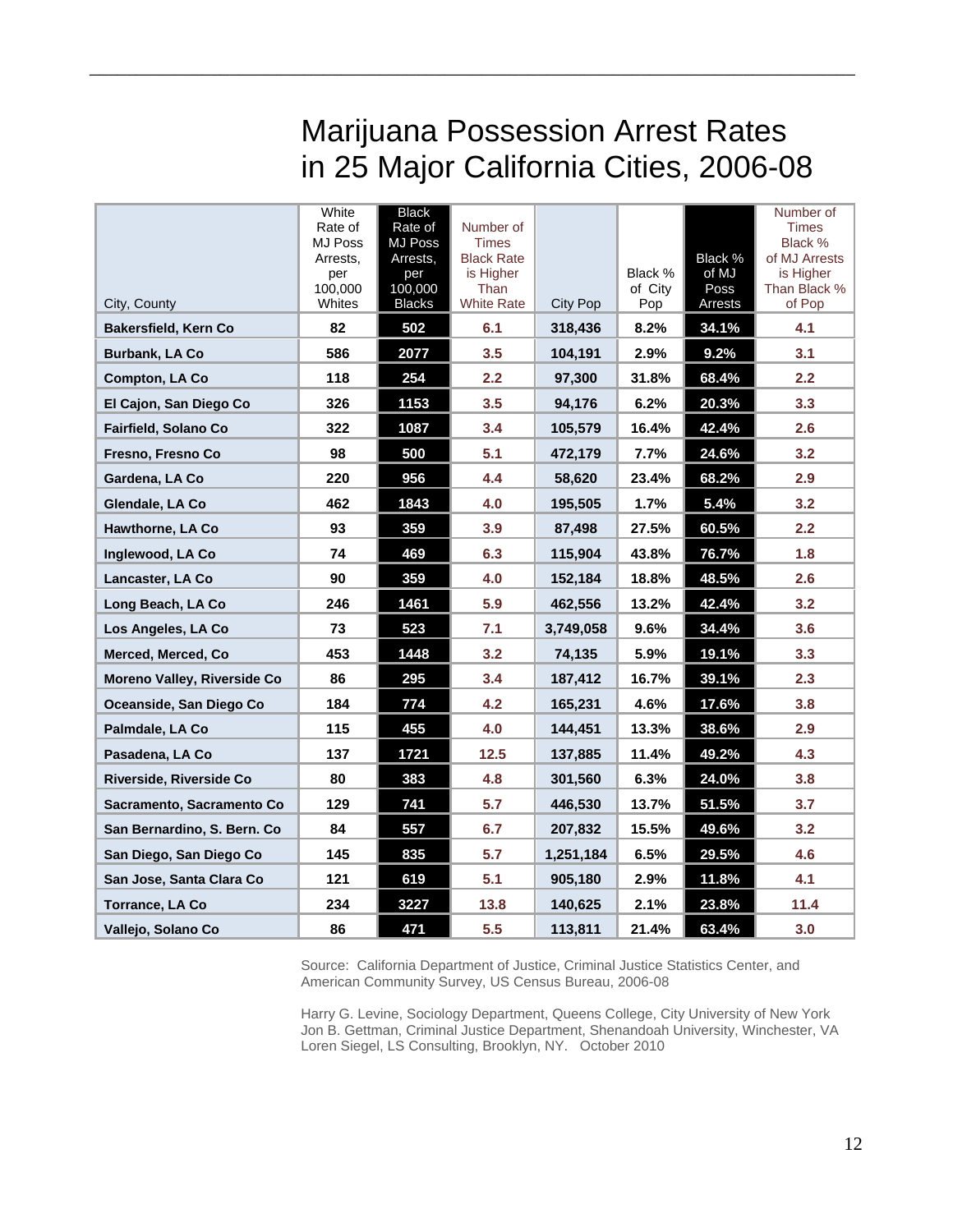#### Biased Marijuana Arrests as a System-Wide Phenomenon

Young blacks use marijuana at *lower* rates than young whites. So why have police in California been arresting young blacks at higher rates than young whites, and in much greater numbers than their percentages of the population? Based on our studies of policing in New York and other cities, we do not think the arrests are mostly a result of personal bias or racism on the part of individual patrol officers and their immediate supervisors. Rather, this is a system-wide phenomenon, occurring in cities and counties throughout California.

Police departments deploy most patrol and narcotics police to certain neighborhoods, usually designated "high crime." These are disproportionately low-income, and disproportionately African American and Latino. It is in these neighborhoods where the police make most patrols, and where they stop and search the most vehicles and individuals, looking for "contraband" of any type in order to make an arrest. The item that people in *any* neighborhood are most likely to possess, which can get them arrested, is a small amount of marijuana. In short, the arrests are ethnically- and racially-biased mainly because the police are systematically "fishing" for arrests in only some neighborhoods, and methodically searching only some "fish." <sup>6</sup> This produces what has been termed "racism without racists." 7

#### Marijuana Possession Arrests Have Serious Consequences

In California, most people arrested for marijuana possession have been charged with violating section 11357 of the California Health and Safety Code, because they possessed less than an ounce of marijuana, typically much less. This is legally a crime and produces a criminal record or "rap sheet."A

Most people found by the police possessing small amounts of marijuana were given a court summons requiring them to appear before a judge at a specified date and time. For those who failed to appear, the court issued an arrest warrant. When they were next stopped by the police for any reason, including a routine traffic stop, their names

 $\overline{a}$ 

 $^{\text{A}}$  As this report was going to press in October 2010, California reduced the legal status of a marijuana possession arrest from a misdemeanor to an infraction, which is also a crime. This change will go into effect in 2011 and we have addressed some of what this means in a brief Postscript following the Notes. This section discusses the consequences of the misdemeanor arrests as they have existed in California for the last twenty years, as the possession arrests, especially of blacks and Latinos, have continually increased.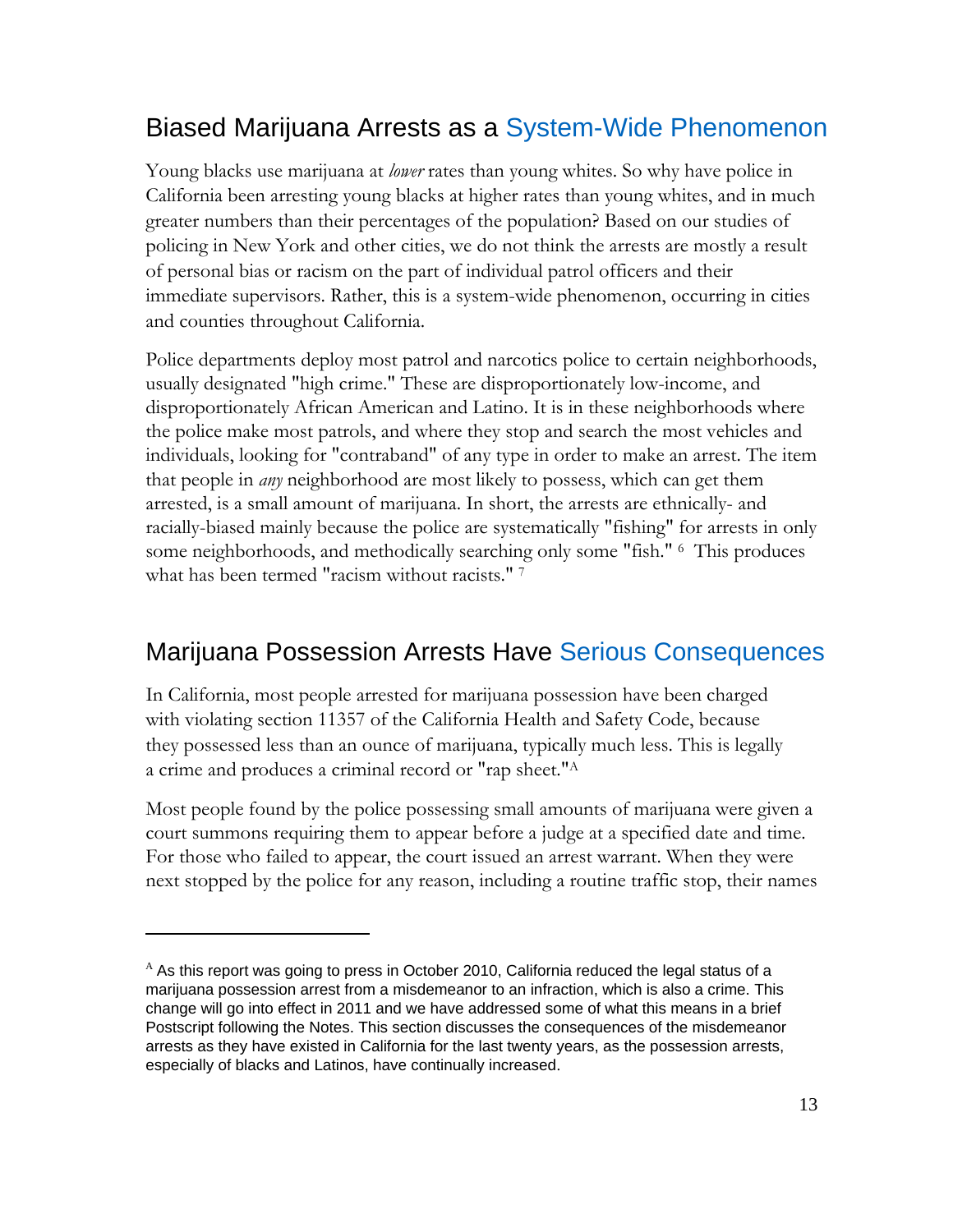were searched in the criminal databases. When the "failure to appear" warrant showed up, they were handcuffed, arrested and jailed.

When people with a summons appeared in court at the required date and time, they went before a judge. If they plead guilty – which happened in the vast majority of cases – they were ordered to pay a fine up to \$100, plus court costs as high as \$360.8 People unable to pay may have been given time to raise the money, but if they could not pay they were usually arrested, handcuffed, and jailed.

In the low-income and heavily black and Latino district of Central Los Angeles, for example, people given a court appearance summons were ordered to appear at the Central Arraignment Court on Bauchet Street. The defendants often did not realize that they had been charged with a crime because the summons looks like a traffic ticket. They appeared before a judge who told them they had been charged with a misdemeanor, and that if they plead guilty they would be fined up to \$100. The judges routinely recommended defendants waive their right to a trial. The vast majority of defendants wanted to be released and put this experience behind them. They accepted the judge's recommendation and plead guilty.

Most people found the money to pay the fine and court costs and gave it little thought until they applied for a job, apartment, student loan or school and were turned down because a criminal background check revealed that they had been convicted of a "drug crime."

Twenty years ago, misdemeanor arrest and conviction records were papers kept in court storerooms and warehouses, often impossible to locate. Ten years ago they were computerized. Now they are instantly searchable on the Internet for \$20 to \$40 through commercial criminal-record database services. Employers, landlords, credit agencies, licensing boards for nurses and beauticians, schools, and banks now routinely search these databases for background checks on applicants. The stigma of a criminal record has created huge barriers to employment and education for hundreds of thousands of people in California.<sup>9</sup>

At some arraignment courts, people are played a video tape that introduces the arraignment process and says they can have their conviction record "expunged." Those who return to court to do so learn they have to file their own expungement petition with a \$120 filing fee. Unless they speak to an attorney, most people are not told that, contrary to popular belief, an expungement does *not* erase a criminal record – it merely changes the finding of "guilty" to a "dismissal." The criminal record simply states that the case was dismissed *after conviction*. So, although people can legally say that they have not been convicted of a crime, they still have a "rap sheet," and a simple background check will show they were arrested and convicted.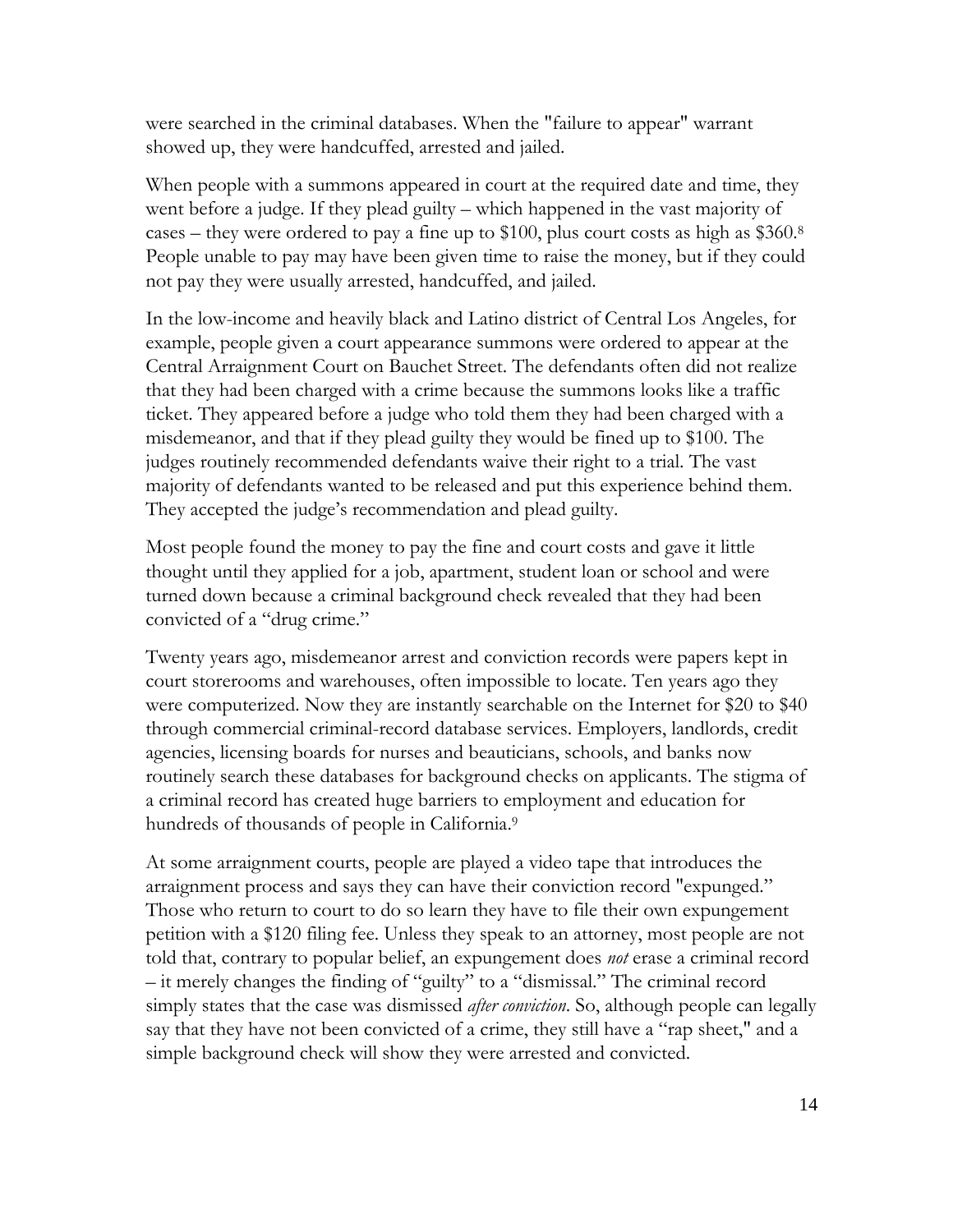A criminal record lasts a lifetime. The explosive growth of criminal record databases, and the ease with which those databases can be accessed on the Internet, creates barriers to employment, housing and education for anyone simply arrested for drug possession. As a result, an arrest in California has serious consequences for anyone, including white, middle class, and especially young people.

For young, low-income blacks and Latinos – who use marijuana less than young whites, and who already face numerous barriers and hurdles – a criminal record for the "drug crime" of marijuana possession can seriously harm their life chances. Some officials, such as U.S. Representatives Steve Cohen and Sheila Jackson Lee, have termed the stigmatizing effect of criminal records for marijuana possession a modern "scarlet letter." 10 These marijuana possession arrests, which target young, lowincome Californians, serve as a "head start" program for a lifetime of unemployment and poverty.11

#### **NOTES**

 $\overline{a}$ 

 $1$  California's misdemeanor arrests for marijuana and other offences from 1991 to 2000 are available here: http://stats.doj.ca.gov/cjsc\_stats/prof00/00/4A.htm

The marijuana and other misdemeanor arrests from 1999 to 2008 are available here: http://stats.doj.ca.gov/cjsc\_stats/prof08/00/4A.htm

In 2009, California made 61,164 misdemeanor marijuana arrests. See page 19 of this report for a graph of California's marijuana possession arrests for the last twenty years.

<sup>2</sup> *Marijuana Arrests and California's Drug War: A Report to the California Legislature*, *2010 Update* by Daniel Macallair and Mike Males, Center For Juvenile and Criminal Justice, San Francisco, CA. The original Oct. 2009 report is at: http://www.cjcj.org/files/Marijuana Arrests and Californias Drug War.pdf

 $3$  "Targeting Blacks for Marijuana: Possession Arrests in 25 California Counties." by Harry G. Levine, Jon B. Gettman, and Loren Siegel. Los Angeles: Drug Policy Alliance, June 29, 2010. (at: http://www.drugpolicy.org/docUploads/Targeting\_Blacks\_for\_Marijuana\_06\_29\_ 10.pdf). These are the 25 largest counties in California and home to about 90% of the state's population and almost all of the state's African Americans. "Targeting Blacks" used data from the FBI-Uniform Crime reports from 2004-2008. Two graphs from that report are included as an appendix to this report, on pages 20-21.

 $4$  In this report we use the terms black and African American interchangeably. In California most people coded by the police as black are African American, but some are immigrants from the Caribbean, Africa and elsewhere.

 $<sup>5</sup>$  The arrest rate is calculated by dividing the number of arrests of a group by the population</sup> of that group times 100,000. The cities discussed here were selected first for demographic and statistical reasons. We sought cities with recent census data and arrest data for three years. We also sought cities with enough blacks and enough marijuana possession arrests to minimize statistical aberrations. We sought cities with larger populations and cities from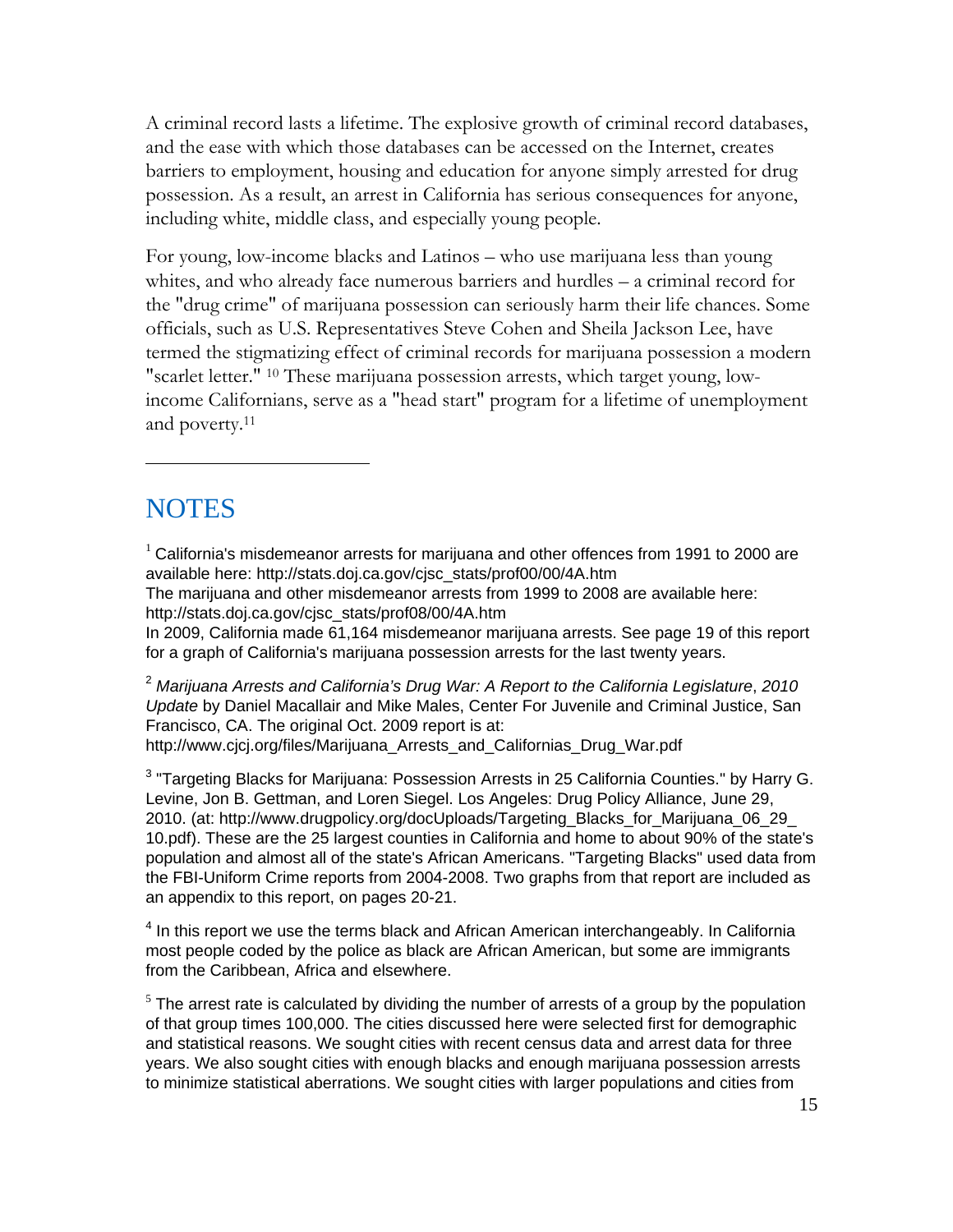different parts of California. A number of cities, especially in the San Francisco Bay Area, make very few marijuana arrests and therefore were not included in this study.

 $6$  The logic of police patrol and arrest processes for marijuana possession and other misdemeanors is described in: Harry G. Levine and Deborah P. Small, *Marijuana Arrest Crusade: Racial Bias and Police Policy in New York City, 1997-2007* NYCLU, 2009. At: http://www.nyclu.org/files/MARIJUANA-ARREST-CRUSADE\_Final.pdf. Also see: Jim Dwyer. "Whites Smoke Pot, but Blacks Are Arrested." *NY Times*. Dec 23, 2009. At: http://www.nytimes.com/2009/12/23/nyregion/23about.html? r=1

 Patrol and narcotics police, and their immediate supervisors, often face enormous pressure to meet arrest and ticket quotas – sometimes termed "performance guidelines." Making marijuana arrests, including by writing court summonses, are a relatively safe and easy way for police to meet their quotas. Arrests, quotas and their importance for patrol and narcotics police and their supervisors are discussed in *Marijuana Arrest Crusade*, cited above. For a detailed and chilling example of the pressure put on patrol officers to meet arrest and ticket quotas, see: Graham Rayman, "The NYPD Tapes: Inside Bed-Stuy's 81st Precinct," *The Village Voice*, May 4, 2010. At:

http://www.villagevoice.com/content/printVersion/1797847

1

 For an ethnographic and theoretical discussion of the criminalization of Latino and Black young men see: Victor Rios, The Hyper-Criminalization of Black and Latino Male Youth in the Era of Mass Incarceration, *Souls*, 8:2, 40 - 54, July 2006.

 $7$  Representatives of police departments and prosecutors will sometimes tell the media that marijuana possession arrests reduce serious crime. We have found no study to support that claim, and some researchers have found the opposite. In their report, Macallair and Males (cited above) write: "Counties with high rates of marijuana possession arrests had about the same rates of crime clearance [making an arrest] as those with low marijuana arrest rates, indicating that arresting more people for marijuana neither detracts from nor enhances the ability of police agencies to solve more serious offenses. Nor do marijuana arrest rates seem connected to a county's overall crime rate.... Counties with very similar marijuana possession arrest rates (i.e., Santa Cruz and Merced, or San Bernardino and Marin) have very different rates of violent, property, and other offenses."

 For a sophisticated study of the impact of marijuana possession arrests on serious crime in New York City, by two University of Chicago law professors, see: Bernard E. Harcourt and Jens Ludwig, "Reefer Madness: Broken Windows Policing and Misdemeanor Marijuana Arrests in New York City, 1989-2000", *Criminology and Public Policy 6:1, pp. 165-182,* 2007. Available at: http://papers.ssrn.com/sol3/papers.cfm?abstract\_id=948753. The authors write: "We find no good evidence that the MPV [marijuana possession] arrests are associated with reductions in serious violent or property crimes in the city. As a result New York City's marijuana policing strategy seems likely to simply divert scarce police resources away from more effective approaches that research suggests is capable of reducing real crime."

 $8$  In addition to a \$100 fine, misdemeanor marijuana possession offenders are subject to nine separate fees in the California Penal and Business Codes. These assessments include a \$30 flat fee "imposed on every conviction for a criminal offense" and multiple assessments from \$1 to \$10 for every \$10 of the base fine. If each of these assessments were imposed, \$360 in additional fees would accrue.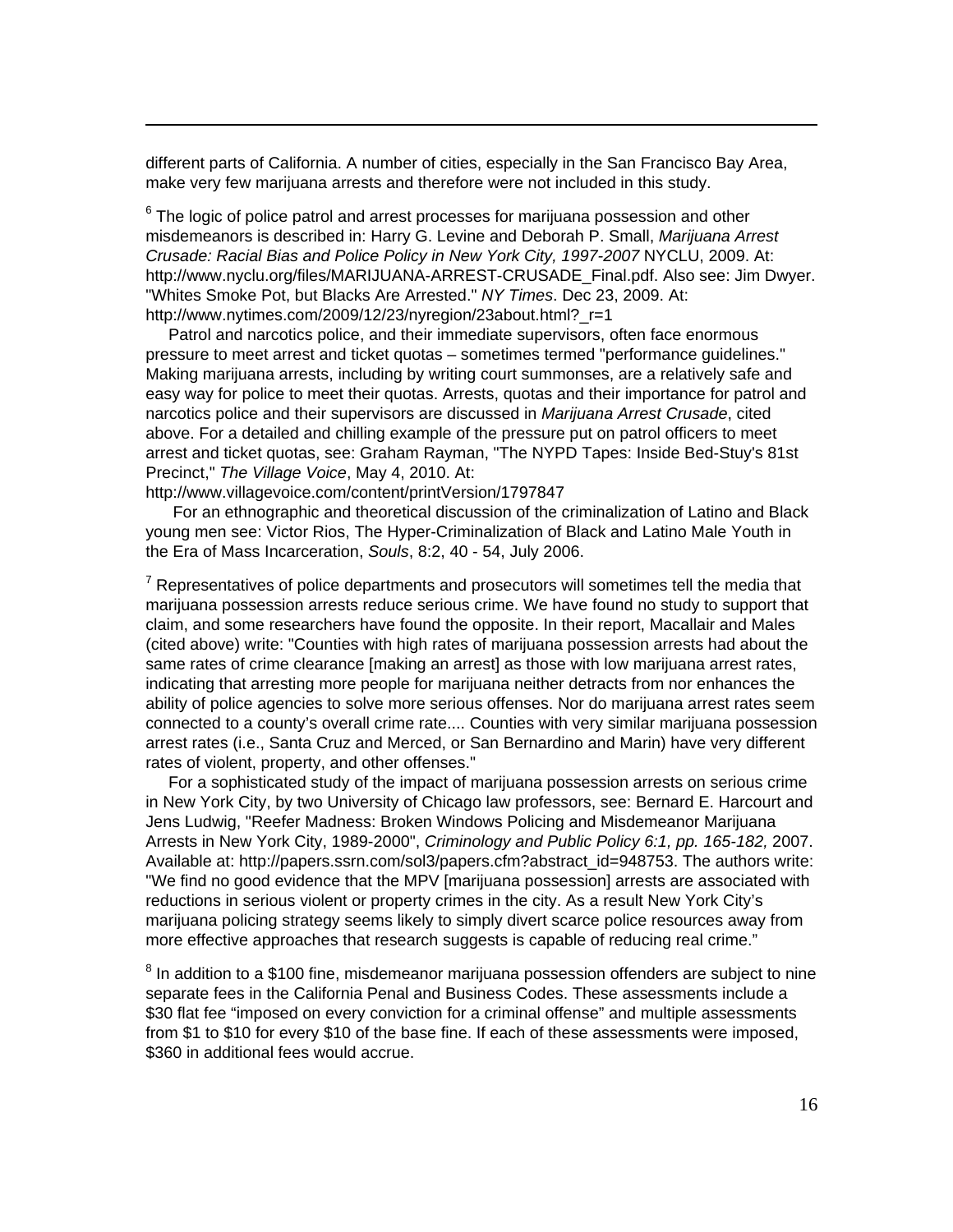<sup>9</sup> The discussion of the damaging effects of criminal records for marijuana possession is based on our ongoing research in New York, California, and elsewhere in the U.S. For an overview of the spread and dangers of the online criminal databases see: Hon. Cynthia Diane Stephens, "Keeping an Arrest from Resulting in a Life Sentence." *Michigan Bar Journal*, Nov 2008. http://www.michbar.org/journal/pdf/pdf4article1433.pdf.

1

 A simple Google search for the phase criminal database or criminal records will produce numerous links to firms, some claiming that their searches are better than the others. Some offer "50 state searches" for as low as \$12.95.

 $10$  During a major hearing of the Judiciary Committee of the U.S. House of Representatives, Representative Steve Cohen from Memphis repeatedly termed the stigmatizing effects of criminal records for marijuana possession a type of "scarlet letter." See: "Unfairness In Federal Cocaine Sentencing: Is It Time To Crack The 100 To 1 Disparity?" *Hearing Before The Committee On The Judiciary House Of Representatives.* May 21, 2009. Pages 19-20. At: http://judiciary.house.gov/hearings/printers/111th/111-27\_49783.PDF.

 On the life-damaging effects of drug arrests also see: Michelle Alexander, *The New Jim Crow: Mass Incarceration in the Age of Colorblindness*. New Press, 2009.

 $11$  For an excellent, detailed discussion of the many costs and collateral consequences of policing focused on misdemeanor arrests see: Babe Howell, "Broken Lives from Broken Windows: The Hidden Costs of Aggressive Misdemeanor Policing." *New York University Review of Law and Social Change,* Vol. 33, No. 3, 2008. At: http://papers.ssrn.com/sol3/papers.cfm?abstract\_id=1307112

\_\_\_\_\_\_\_\_\_\_\_\_\_\_\_\_\_\_\_\_\_\_\_\_\_\_\_\_\_\_\_\_\_\_\_\_\_\_\_\_\_\_\_\_\_\_\_\_\_\_\_\_\_\_\_\_\_\_\_\_\_\_\_\_\_\_

#### Postscript: It's Not Just A Ticket: Marijuana Possession as an "Infraction"

As this report was going to press, Governor Arnold Schwarzenegger signed Senate Bill 1449. Beginning in 2011, possession of 28.5 grams (an ounce) of marijuana will be an infraction rather than a misdemeanor. People found possessing a small amount of marijuana are to be given a summons and fined, but the offense will not automatically create a permanent criminal record easily found on the Internet. This is certainly a less punitive policy and a victory for criminal justice reform.

But this one important change leaves in place other unfair consequences of the marijuana possession offenses and of the policing strategy that produces them. And making marijuana possession an infraction creates other undesirable consequences. In what follows we briefly review some of what can be anticipated at this early stage.

In discussing the shift from misdemeanor to infraction, one perceptive observer quoted in the *Oakland Tribune* pointed out: "There's no reason to believe policing practices are going to change simply because the technical nature of the offense has." Indeed, as has happened in other U.S. cities, police may well feel free to give out more summonses for an infraction.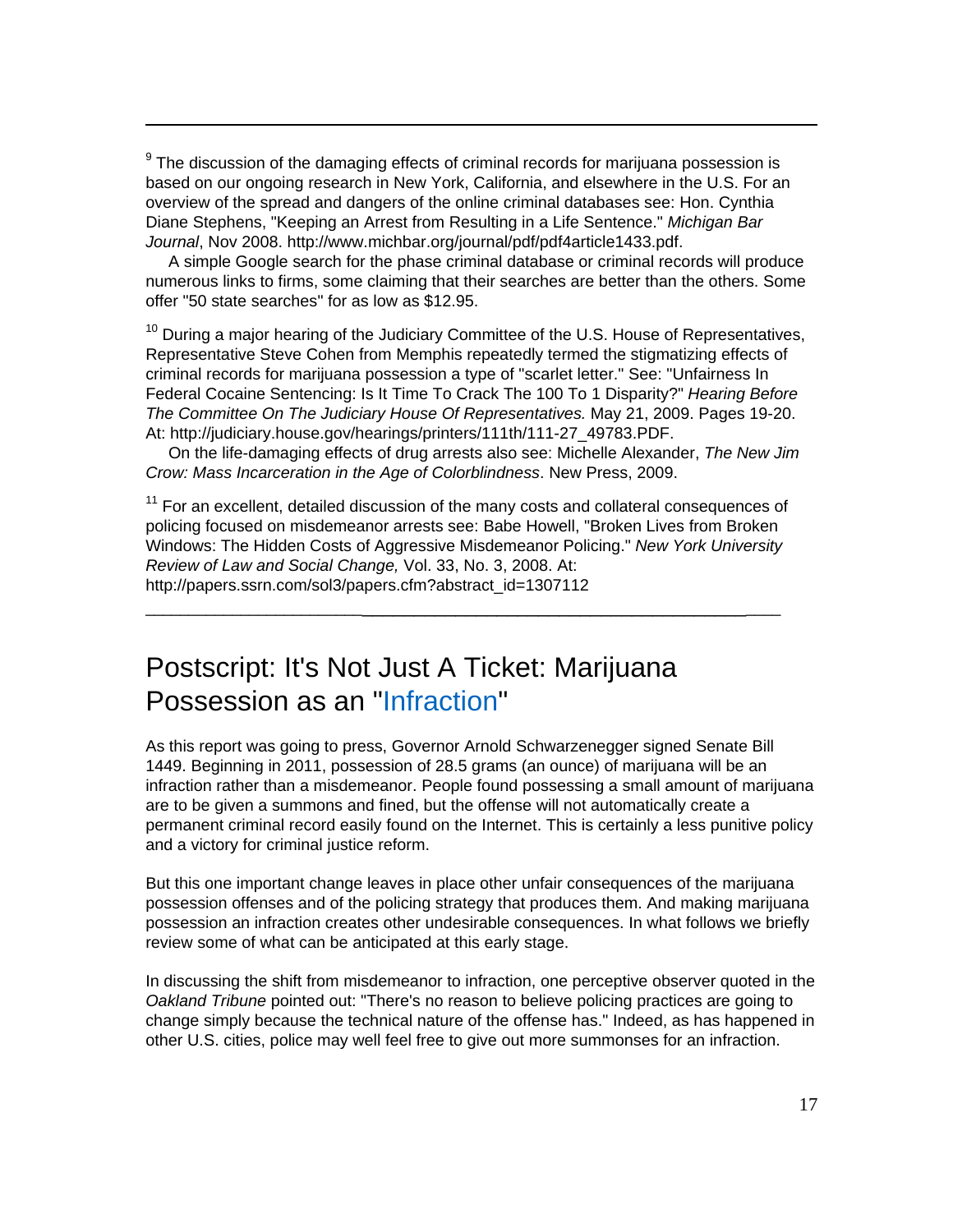Both misdemeanors and infractions are results of routine policing practices which disproportionately focus on low-income black and Latino neighborhoods and their young people. Police departments have "productivity goals" (or quotas) for the summonses and arrests that patrol officers should make. Because the routine police stops are much more frequent in black and Latino neighborhoods, they unfairly produce more marijuana infractions and misdemeanors for young people in those neighborhoods. And this goes on despite the fact that U.S. government studies repeatedly find that young whites use marijuana at *higher* rates than young blacks and Latinos. None of this will change because of the new legislation.

1

If young people stopped by police are found to have a bit of marijuana in their pockets or possessions, and do not have sufficient identification papers, they can still be handcuffed and taken to the police station to check their fingerprints on a database. In the course of the police stop, the officers may add other charges including disorderly conduct or resisting arrest. In 2009 the *New York Times* reported that police in San Jose, California made many arrests in which the only charge was "resisting arrest." Latinos are 30% of San Jose's population, but Latinos were 60% of the people arrested when "resisting arrest" was the only charge. A reporter for the *San Jose Mercury News* told the *Times* that:

"Some people call these 'contempt of cop' or 'attitude arrests.' Contempt of cop arrests are not about committing an underlying crime but disrespecting or disobeying officers. A large segment of the city's Latino population feels particularly targeted." (See: *NY Times*, "In San Jose, Resisting Arrest Is Often the Only Reason for an Arrest" By Michelle Quinn, Nov 1, 2009. At: http://bayarea.blogs.nytimes.com/2009/11/01/san-josepolice-and-resisting-arrest-cases/?emc=eta1)

Again, the "contempt of cop" arrests often come about when the police are writing summonses for infractions, or just investigating the suspicion of an infraction. And that happens much more often in only certain neighborhoods.

Although infractions usually can be paid by mail, many young people, especially those from low-income families, do not have credit cards or checking accounts and will therefore go to the court to pay them. Many will not easily be able to make it to court by the required day because of demands of jobs, school, and family.

Under California law, failure to pay the fine for an infraction is itself a misdemeanor, a "fingerprintable" offense. When the person eventually appears before a judge or magistrate, the infraction charge may be dropped if the person pleads guilty to the "failure to pay" misdemeanor. This results in a criminal record and often a period of probation for an open criminal offense, with a new set of damaging collateral consequences.

Contrary to some media reports, making marijuana possession an infraction is not technically or legally "decriminalization." Under California law, an infraction is still a criminal offense, a crime. Although an infraction does not produce a police "rap" sheet, there are court records of infractions for marijuana possession that may still appear in some criminal justice databases. For immigration status, credit reports, occupational licensing, and other official purposes, the infraction can still show up as a "drug offense" with some of the same consequences as a misdemeanor.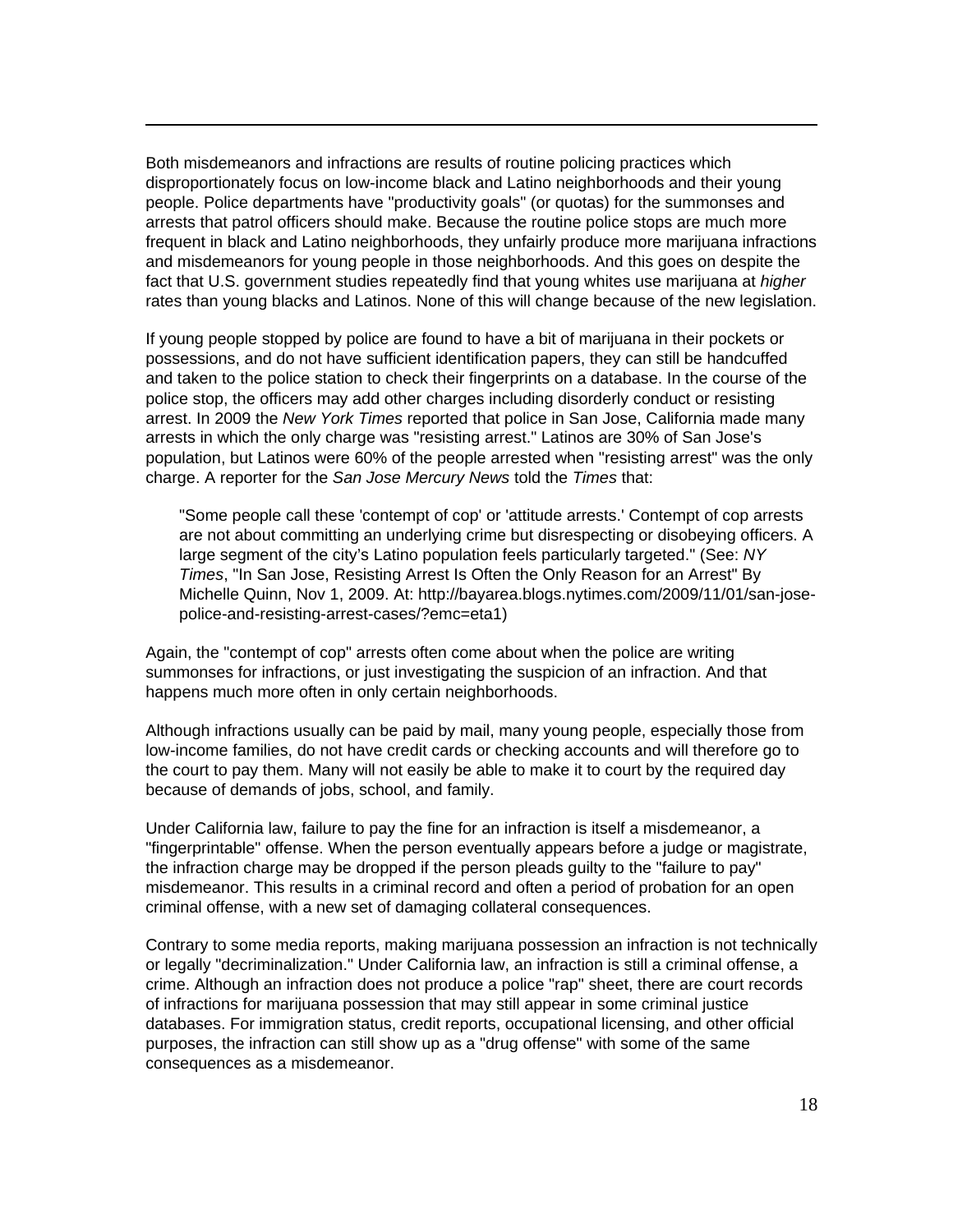As this report has documented, all the above consequences that can follow from being stopped by the police and given a marijuana infraction are two to twelve times *less likely* to happen in California's white middle-class neighborhoods.

1

In his signing statement, the Governor indicated what he regards as the impact of the new law. "The only difference," between a misdemeanor and an infraction, he wrote, "is that because it is [currently] a misdemeanor, a criminal defendant is entitled to a jury trial and a defense attorney." From the Governor's perspective, changing the offense from a misdemeanor saves money by denying defendants in marijuana possession cases access to a public defender and the right to have a jury trial. Moving marijuana possession from a misdemeanor to an infraction reduces some punitive consequences, but it comes at the considerable cost of depriving people of fundamental rights.

Finally, there is one other effect of the change of marijuana possession from a misdemeanor to infraction with serious consequences for public debate and policy. When marijuana possession becomes an infraction, there will be no way for reporters or researchers to find out how many summonses for the infraction of marijuana possession are being given out. Misdemeanor arrest data is available from the California Department Justice, but not data on infractions. Without a change in law or policy, the basic information presented in this report will not be available. In 2012, one year after the infraction goes into effect, nobody will be able to prepare a report like this one showing in each California county and city how many blacks, Latinos, or young people were given summonses and fined under the new law. In effect, the policing of marijuana possession will become even more hidden and invisible.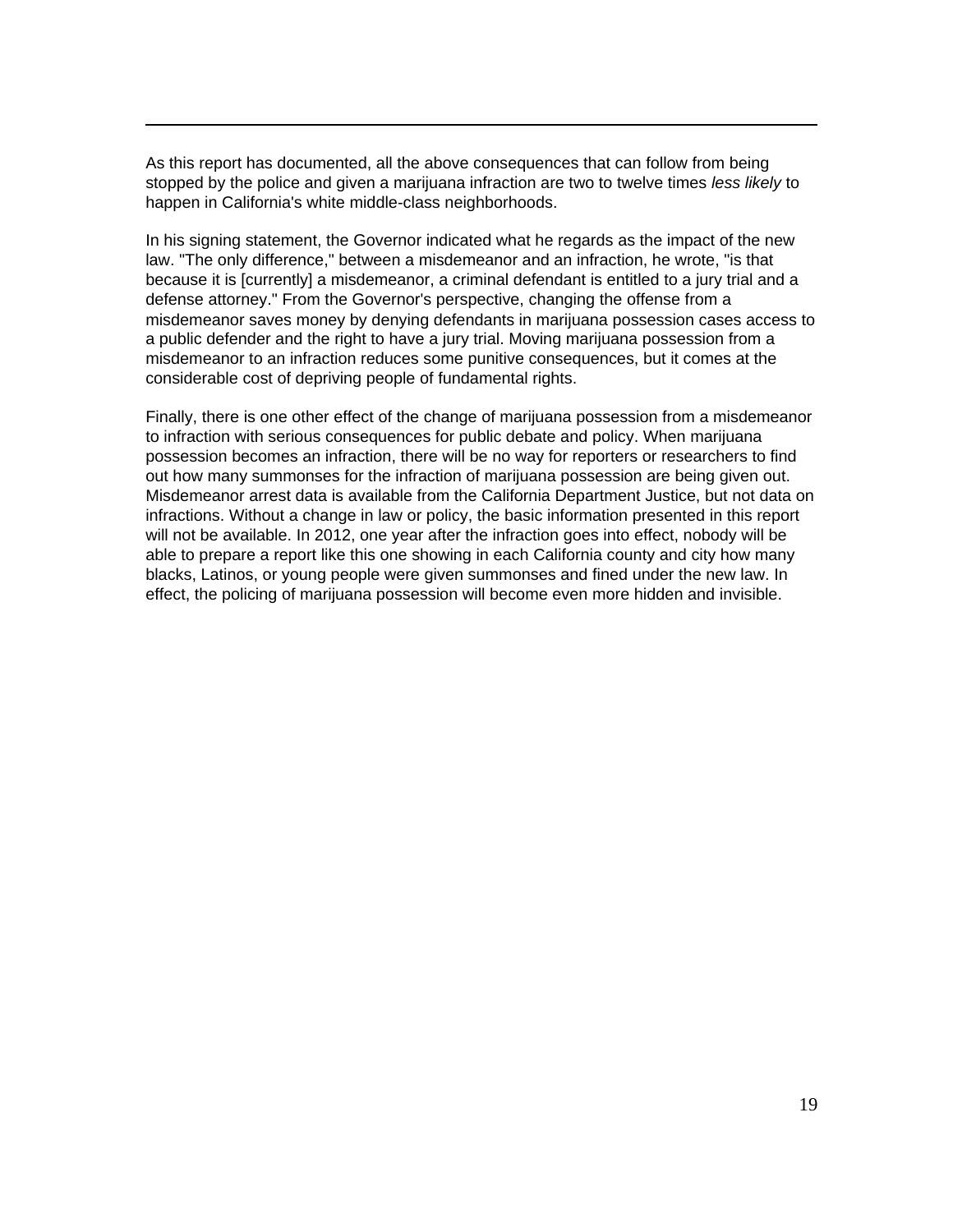#### Appendix: County and State Data

\_\_\_\_\_\_\_\_\_\_\_\_\_\_\_\_\_\_\_\_\_\_\_\_\_\_\_\_\_\_\_\_\_\_\_\_\_\_\_\_\_\_\_\_\_\_\_\_\_\_\_\_\_\_\_\_\_\_\_\_\_\_\_\_\_\_\_\_\_\_\_\_\_\_\_\_\_\_\_\_

The 25 Largest *Counties* in California, 2004-08 Black % of County Population and Black % of Marijuana Possession Arrests



Source: FBI / Uniform Crime Report County Arrest Data and U.S. Census Data. 5 year average: 2004-2008 Harry G. Levine, Sociology Department, Queens College, City University of New York, Jon B. Gettman, Criminal Justice Department, Shenandoah University, Winchester, VA Loren Siegel, LS Consulting, Brooklyn, NY. June 2010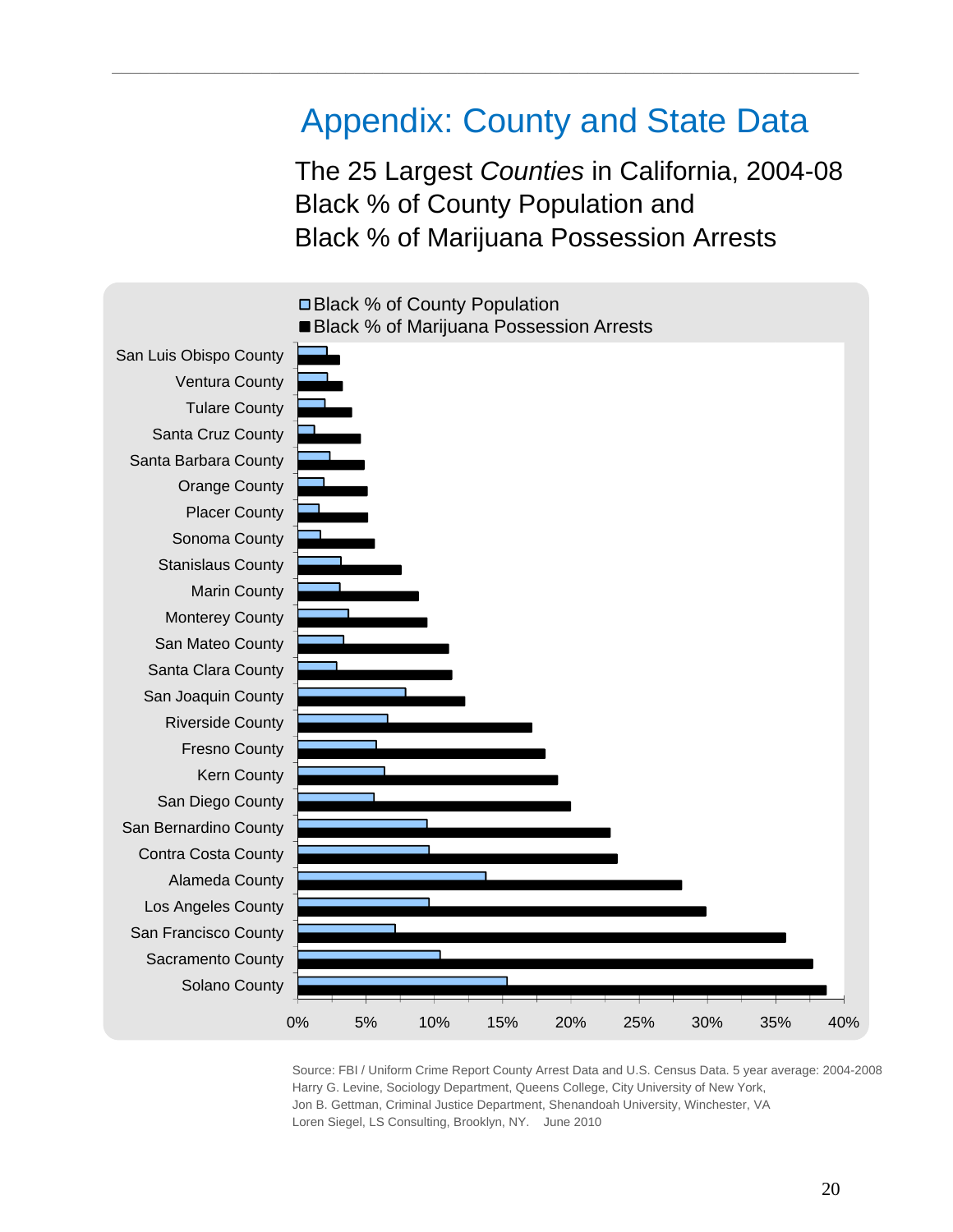The 25 Largest *Counties* in California, 2004-08 White and Black Marijuana Possession Arrest Rates



■White Marijuana Arrest Rate Per 100,000 Whites, 2004-08

\_\_\_\_\_\_\_\_\_\_\_\_\_\_\_\_\_\_\_\_\_\_\_\_\_\_\_\_\_\_\_\_\_\_\_\_\_\_\_\_\_\_\_\_\_\_\_\_\_\_\_\_\_\_\_\_\_\_\_\_\_\_\_\_\_\_\_\_\_\_\_\_\_\_\_\_\_\_\_\_

Source: FBI / Uniform Crime Report County Arrest Data and U.S. Census Data. 5 year average: 2004-2008 Harry G. Levine, Sociology Department, Queens College, City University of New York, Jon B. Gettman, Criminal Justice Department, Shenandoah University, Winchester, VA Loren Siegel, LS Consulting, Brooklyn, NY. June 2010